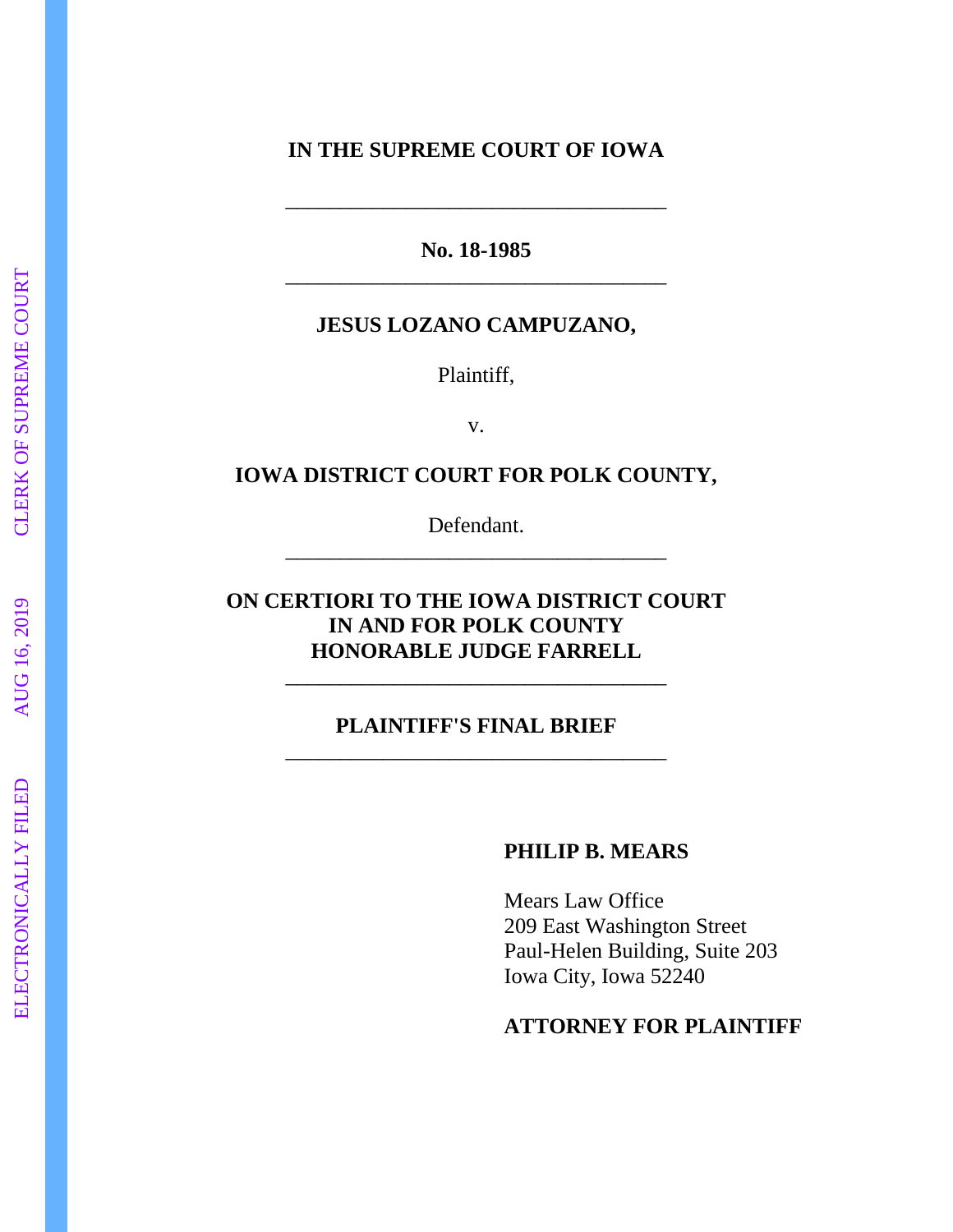## **CERTIFICATE OF SERVICE**

On August 16, 2019, the undersigned certifies that a true copy of the

foregoing instrument was served upon the Plaintiff by placing one copy thereof in

the United States mail, proper postage attached, addressed to:

Jesus Lozano-Campuzano #6129731 North Central Correctional Facility 313 Lanedale Rockwell City IA 50579

> /s/ Philip B. Mears MEARS LAW OFFICE

209 E. Washington Street, Suite 203 Iowa City, IA 52240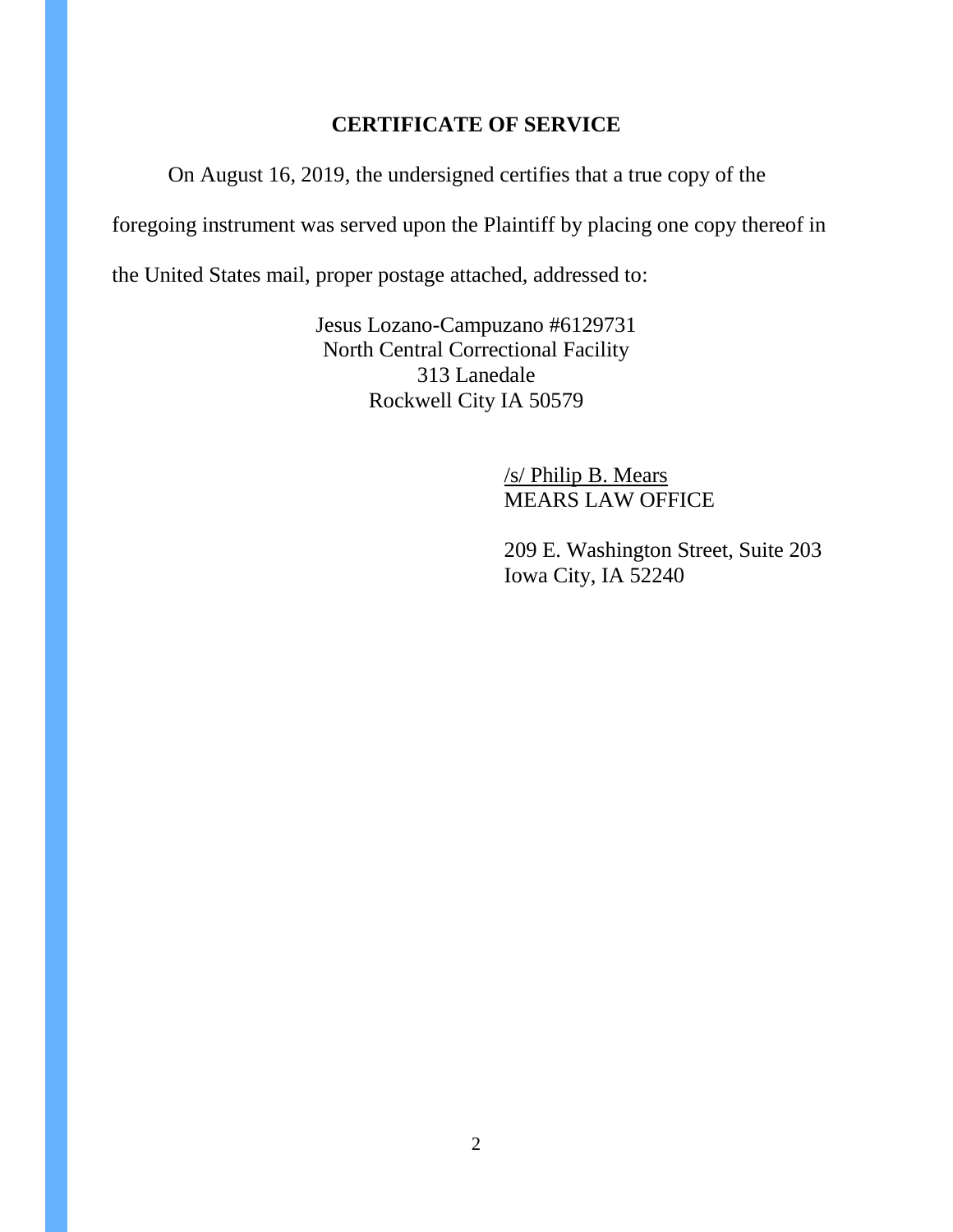| <b>TABLE OF CONTENTS</b> |  |
|--------------------------|--|
|--------------------------|--|

| 2. General Discussion Mandatory Minimum Sentences Prior to 201617 |
|-------------------------------------------------------------------|
|                                                                   |
|                                                                   |
|                                                                   |
|                                                                   |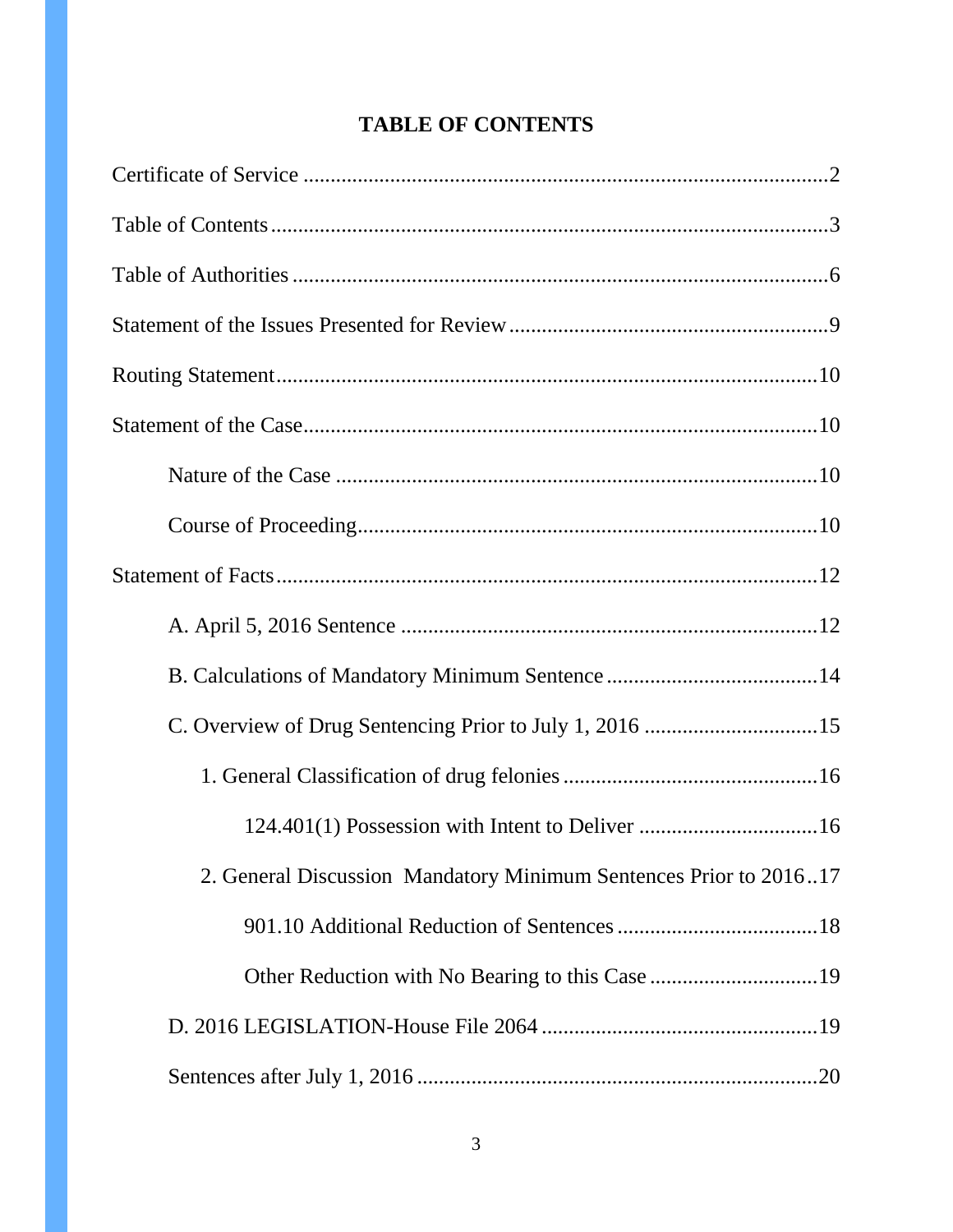## Argument

| USING THE NORMAL RULES OF STATUTORY CONSTRUCTION THE<br>COURT SHOULD CONCLUDE THAT THE 2016 LEGISLATION REDUCING<br>MANDATORY SENTENCES FOR DEFENDANTS SERVING SENTENCE |
|-------------------------------------------------------------------------------------------------------------------------------------------------------------------------|
| UNDER 124.401(1)(B) SHOULD APPLY TO LOZANO-CAMPUZANO 28                                                                                                                 |
|                                                                                                                                                                         |
|                                                                                                                                                                         |
|                                                                                                                                                                         |
|                                                                                                                                                                         |
|                                                                                                                                                                         |
|                                                                                                                                                                         |
| E. State's Argument should be rejected based on two exceptions36                                                                                                        |
|                                                                                                                                                                         |
|                                                                                                                                                                         |
|                                                                                                                                                                         |
|                                                                                                                                                                         |
|                                                                                                                                                                         |
|                                                                                                                                                                         |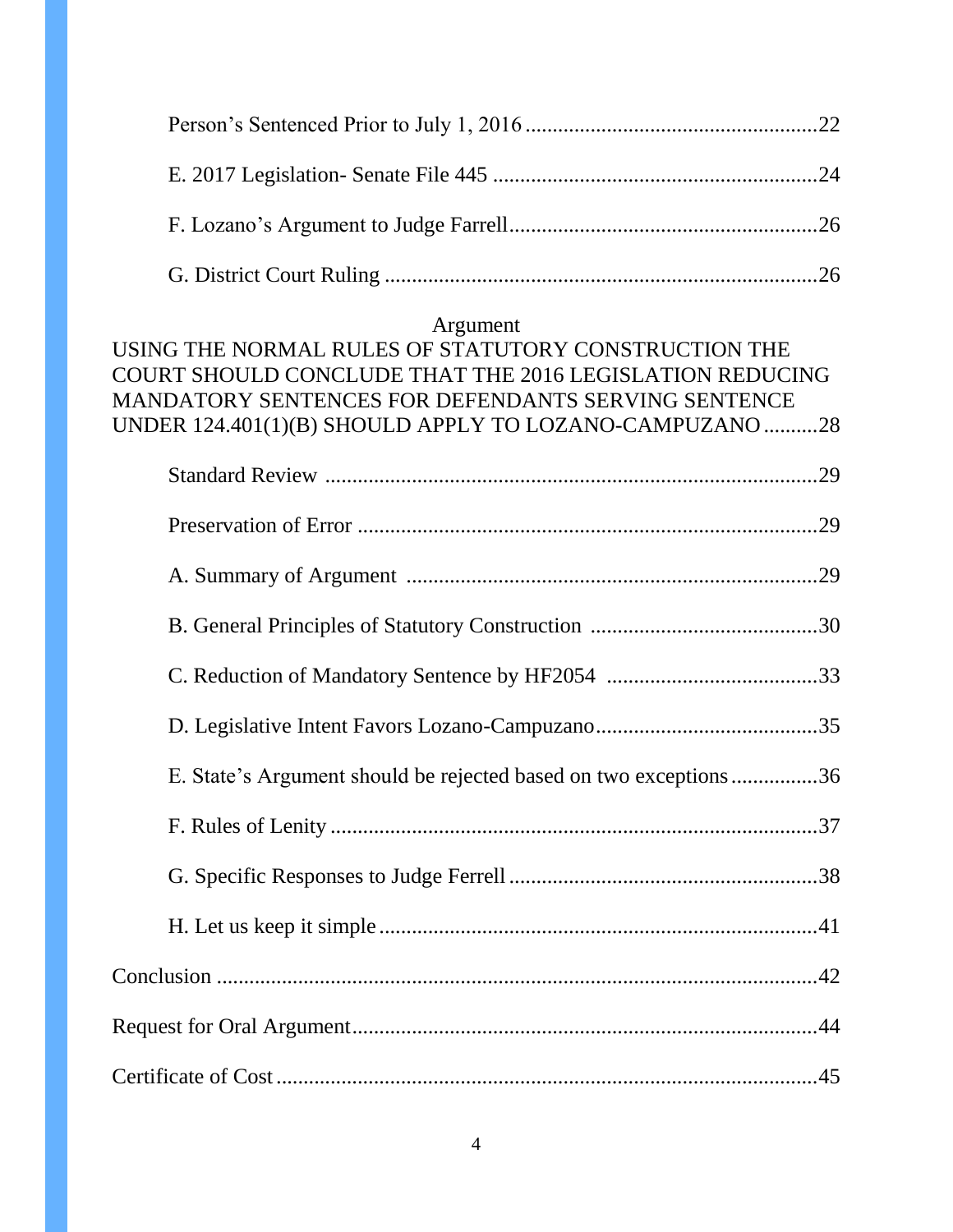| <b>TABLE OF AUTHORITIES</b>                                                         |  |  |
|-------------------------------------------------------------------------------------|--|--|
| <b>State Cases</b>                                                                  |  |  |
| <u>Am. Home Prods. Corp. v. Iowa State Bd. of Tax Review</u> , 302 N.W.2d 140 (Iowa |  |  |
|                                                                                     |  |  |
| Brakke v. Iowa Department of Natural Resources, 897 N.W.2d 522, 534 (Iowa,          |  |  |
|                                                                                     |  |  |
|                                                                                     |  |  |
|                                                                                     |  |  |
| Holiday Inns Franchising Inc v. Branstad, 537 NW2d 724 (Iowa 1995) 32               |  |  |
|                                                                                     |  |  |
|                                                                                     |  |  |
| Mall Real Estate L.L.C. v. City of Hamburg, 818 N.W. 2d 190 (Iowa                   |  |  |
|                                                                                     |  |  |
| Office of Consumer Advocate v. Iowa Utilities Bd., 744 N.W.2d 640 (Iowa 2008)       |  |  |
|                                                                                     |  |  |
|                                                                                     |  |  |
|                                                                                     |  |  |
|                                                                                     |  |  |
|                                                                                     |  |  |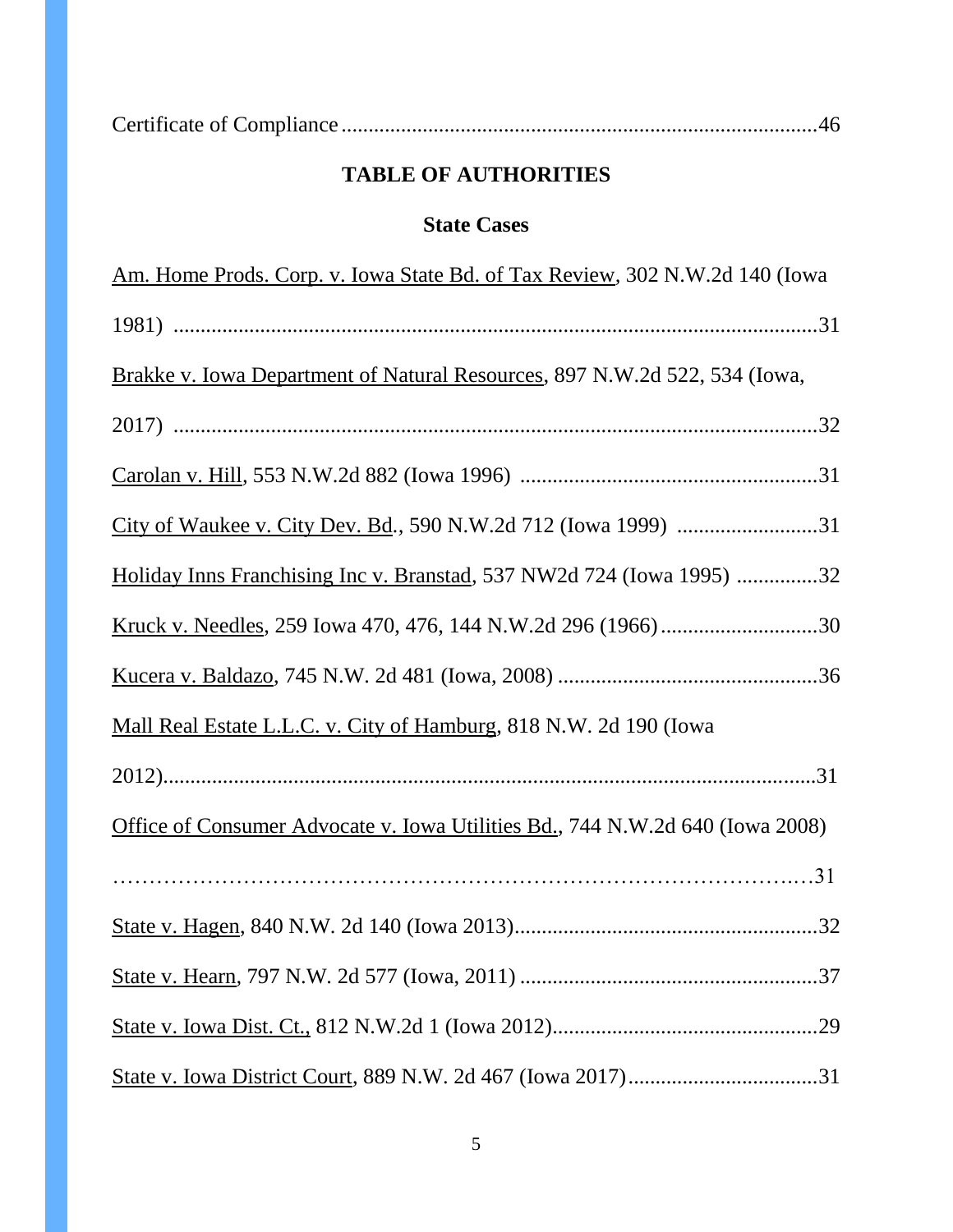# **Other Authorities**

Hopwood, Shon. "The Effort to Reform the Federal Criminal Justice System." The *Yale Law Journal Forum*, vol. 128, 25 Feb. 2019, pp. 791-817.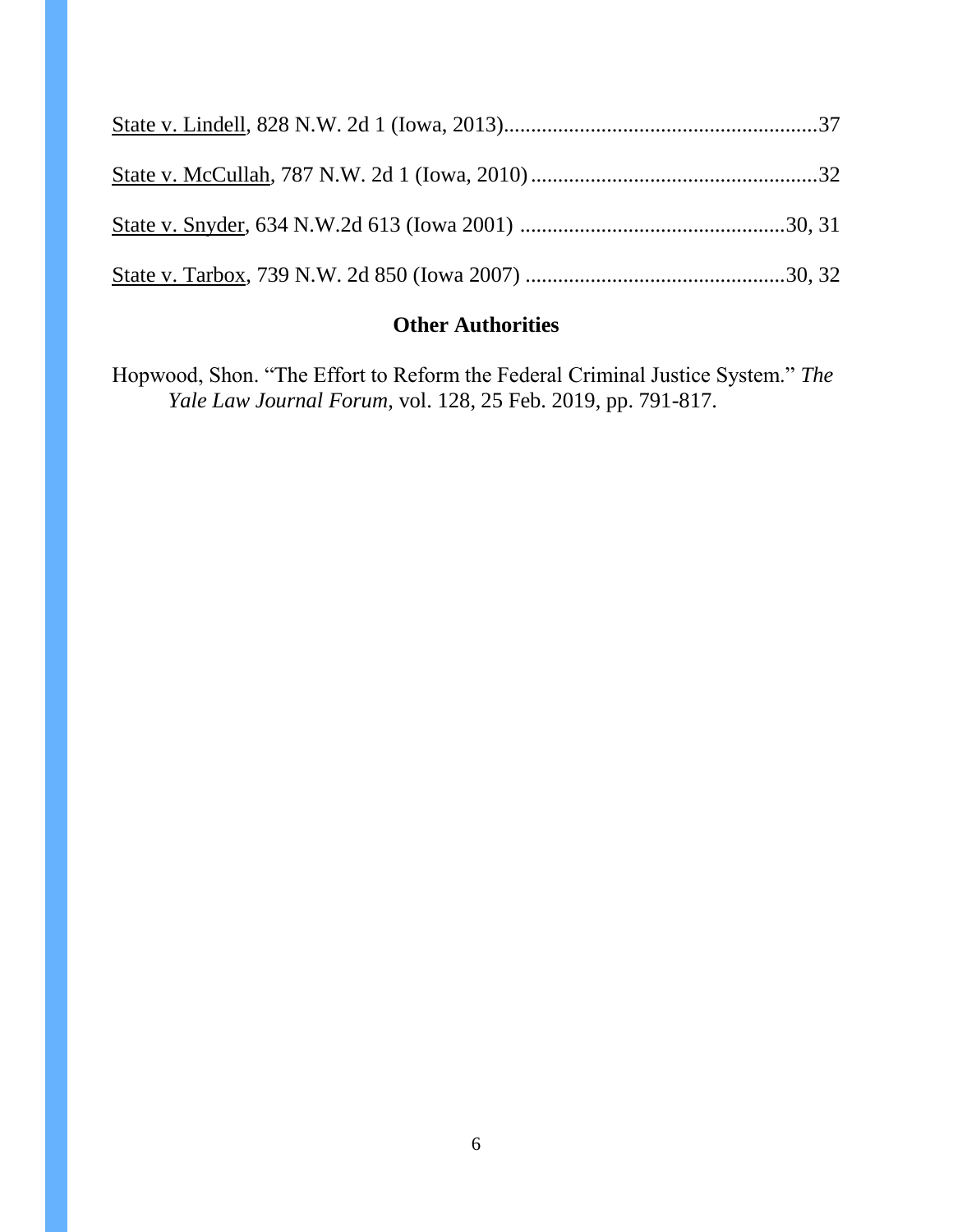# **STATE STATUTES**

| .24, 38 |
|---------|
|         |
|         |
|         |
|         |
|         |
|         |
|         |
|         |
|         |
|         |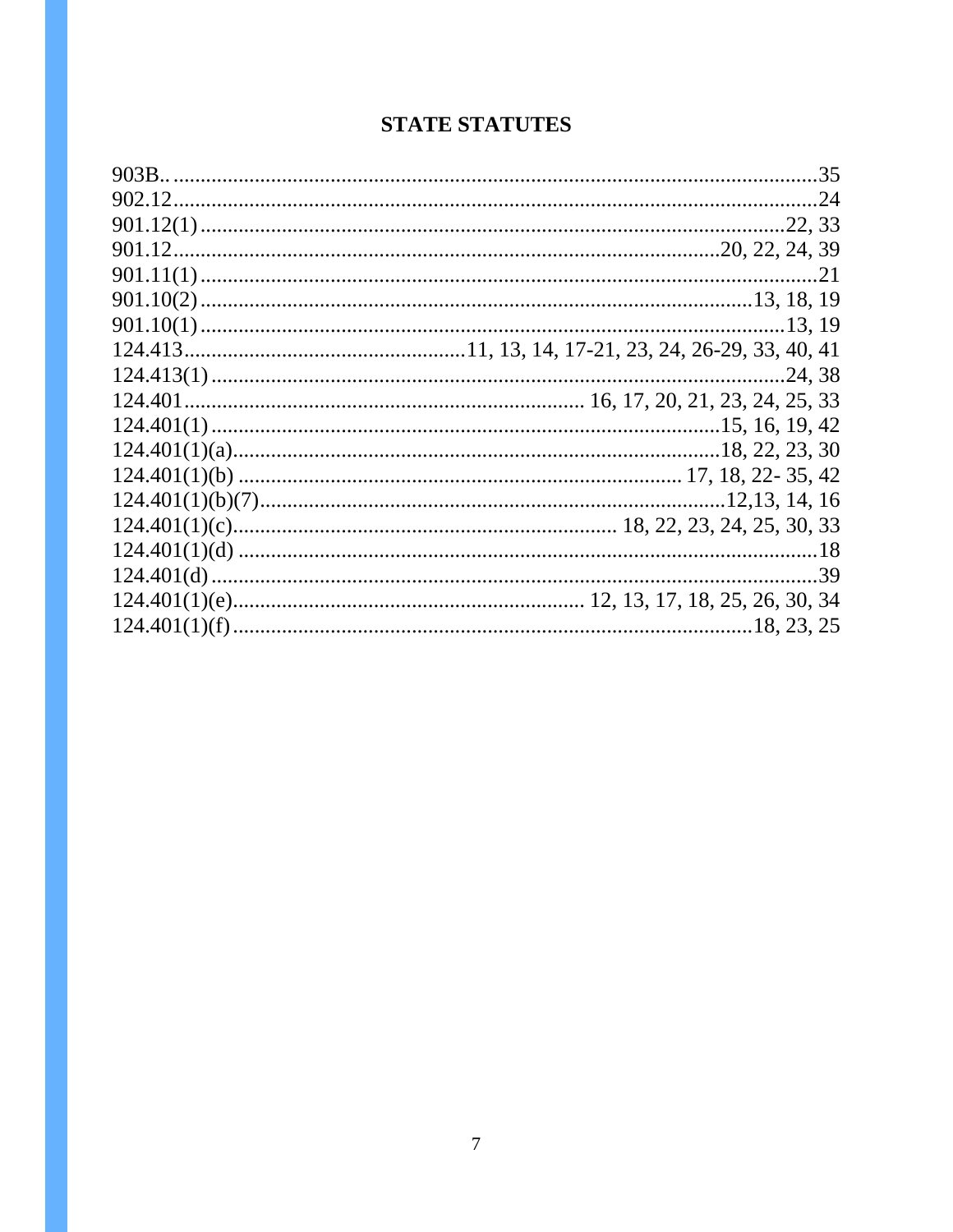### **STATEMENT OF ISSUES PRESENTED FOR REVIEW**

### **ARGUMENT**

## **USING THE NORMAL RULES OF STATUTORY CONSTRUCTION THE COURT SHOULD CONCLUDE THAT THE 2016 LEGISLATION REDUCING MANDATORY SENTENCES FOR DEFENDANTS SERVING SENTENCES UNDER 124.401(1)(b) SHOULD APPLY TO LOZANO-CAMPUZANO**

State v. Iowa Dist. Ct., 812 N.W.2d 1 (Iowa 2012)

State v.Tarbox, 739 N.W. 2d 850 (Iowa, 2007)

Kruck v. Needles, 259 Iowa 470, 476, 144 N.W.2d 296 (1966)

State v. Snyder*,* 634 N.W.2d 613 (Iowa 2001)

State v. Iowa District Court, 889 N.W. 2d 467 (Iowa 2017)

Mall Real Estate L.L.C. v. City of Hamburg, 818 N.W. 2d 190 (Iowa 2012)

Office of Consumer Advocate v. Iowa Utilities Bd., 744 N.W.2d 640 (Iowa 2008)

Am. Home Prods. Corp. v. Iowa State Bd. of Tax Review*,* 302 N.W. 2d 140 (Iowa 1981).

City of Waukee v. City Dev. Bd.*,* 590 N.W.2d 712 (Iowa 1999)

Carolan v. Hill*,* 553 N.W.2d 882, 887 (Iowa 1996)

Holiday Inns Franchising Inc v. Branstad, 537 NW2d 724 (Iowa 1995)

State v. McCullah, 787 N.W.2d 90, 94–95 (Iowa 2010)

State v. Hagen, 840 N.W. 2d 140,146 (Iowa 2013)

Brakke v. Iowa Department of Natural Resources, 897 N.W.2d 522 (Iowa 2017)

State v. Lindell*,* 828 N.W. 2d 1 (Iowa 2013)

State v. Hearn, 797 N.W.2d 577 (Iowa 2011)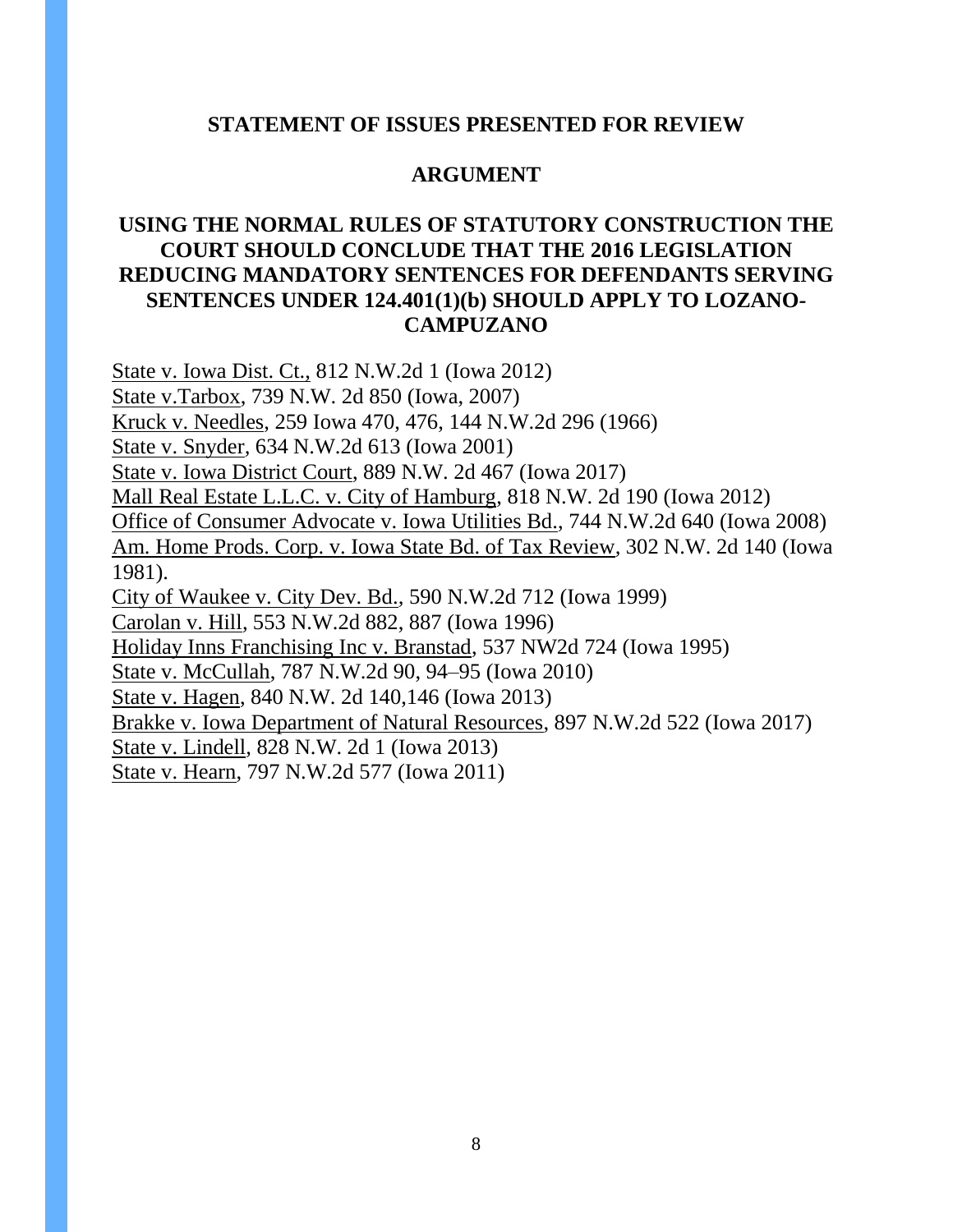### **ROUTING STATEMENT**

This case involves a case of first impression concerning the interpretation of a sentencing statute passed by the legislature in 2016. That year the legislature passed House File 2064, which reduced certain mandatory minimum sentences for several different crimes.

The mandatory minimum sentences for certain drug offenders, persons convicted of 124.401(1)(b) and (c), were reduced by 50%. The legislature specifically made the change applicable to persons already sentenced for one of those drug offenses.

Lozano-Campuzano had one of those sentences. After the Department of Corrections (DOC) refused to apply the change to him, Lozano-Campuzano filed a Motion to Correct Illegal Sentence. The District Court upheld that decision.

There is no reason identified under Rule 6.1101(2) of the Appellate Rules of Court for the Iowa Supreme Court to retain jurisdiction in this case. The claim involves the application of existing legal principles of statutory construction to that 2016 legislation.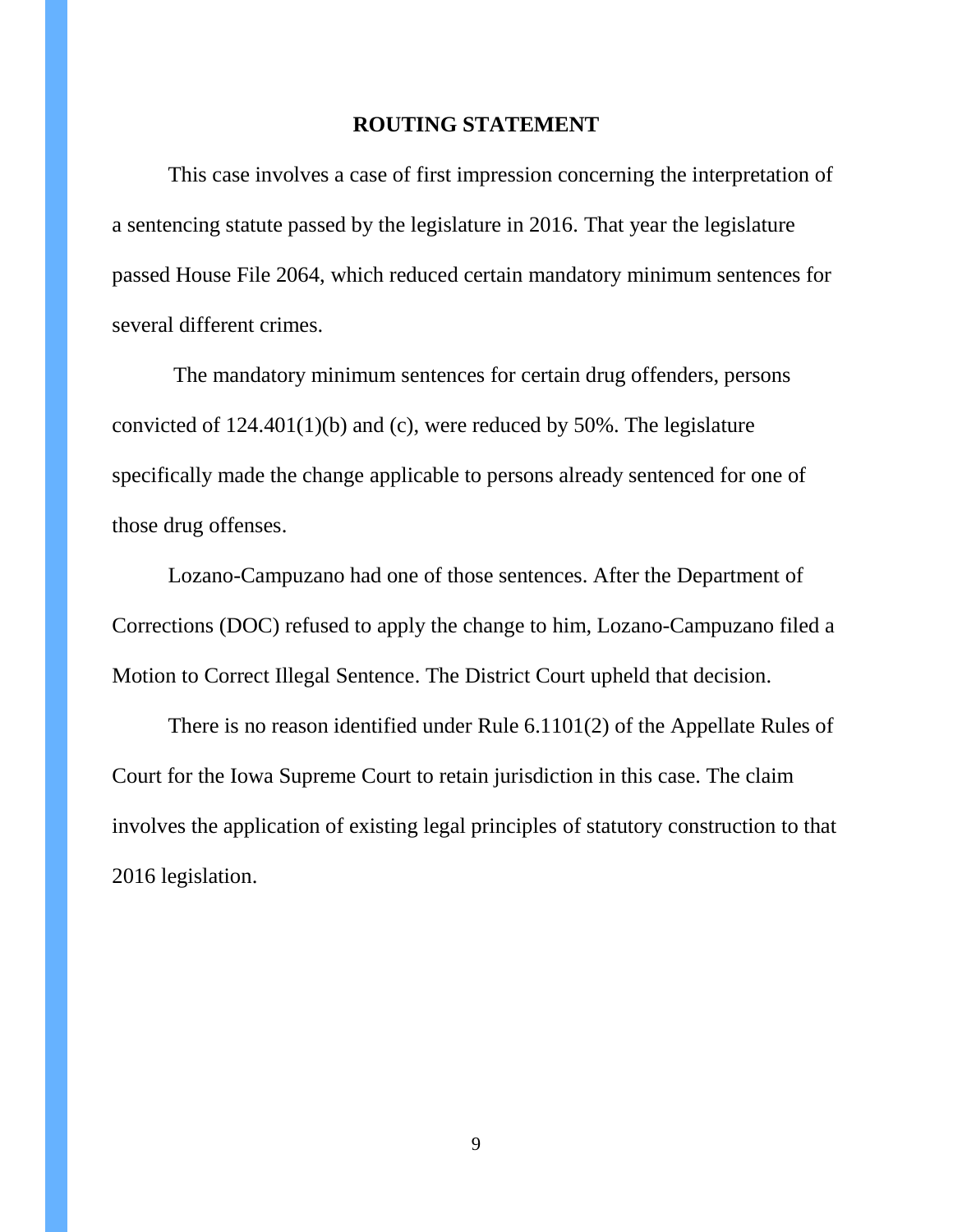#### **STATEMENT OF THE CASE**

## **Nature of the Case:**

Lozano-Campuzano was sentenced for his drug offense in April of 2016. That same year, effective July 1, 2016, the legislature passed House File 2064, which reduced certain drug mandatory minimum sentences. Lozano-Campuzano filed a Motion to Correct Illegal sentence when the Iowa Department of Corrections refused to apply the new statute to his case. Appx. p. 9.

After appointment of counsel on September 11, 2018, a hearing took place before the original sentencing judge, Judge Jeffrey Ferrell.

The facts were not contested. After briefs were submitted Judge Ferrell denied relief. Appx. p.42. Lozano sought to expand the findings, Appx. p. 53. That request was denied. Appx. p. 59.

Lozano then petitioned for a Writ of Certiorari to this court. On December 12, 2018, the court granted the Petition for Certiorari and this appeal has proceeded. Appx. p.62.

#### **Course of Proceeding:**

Jesus Lozano-Campuzano was sentenced in Polk County for his drug offense on April 5, 2016. Appx. p. 5.

That same spring the Iowa legislature passed House File 2064, which was enacted into law. It was effective as of July 1, 2016. The bill in a number of ways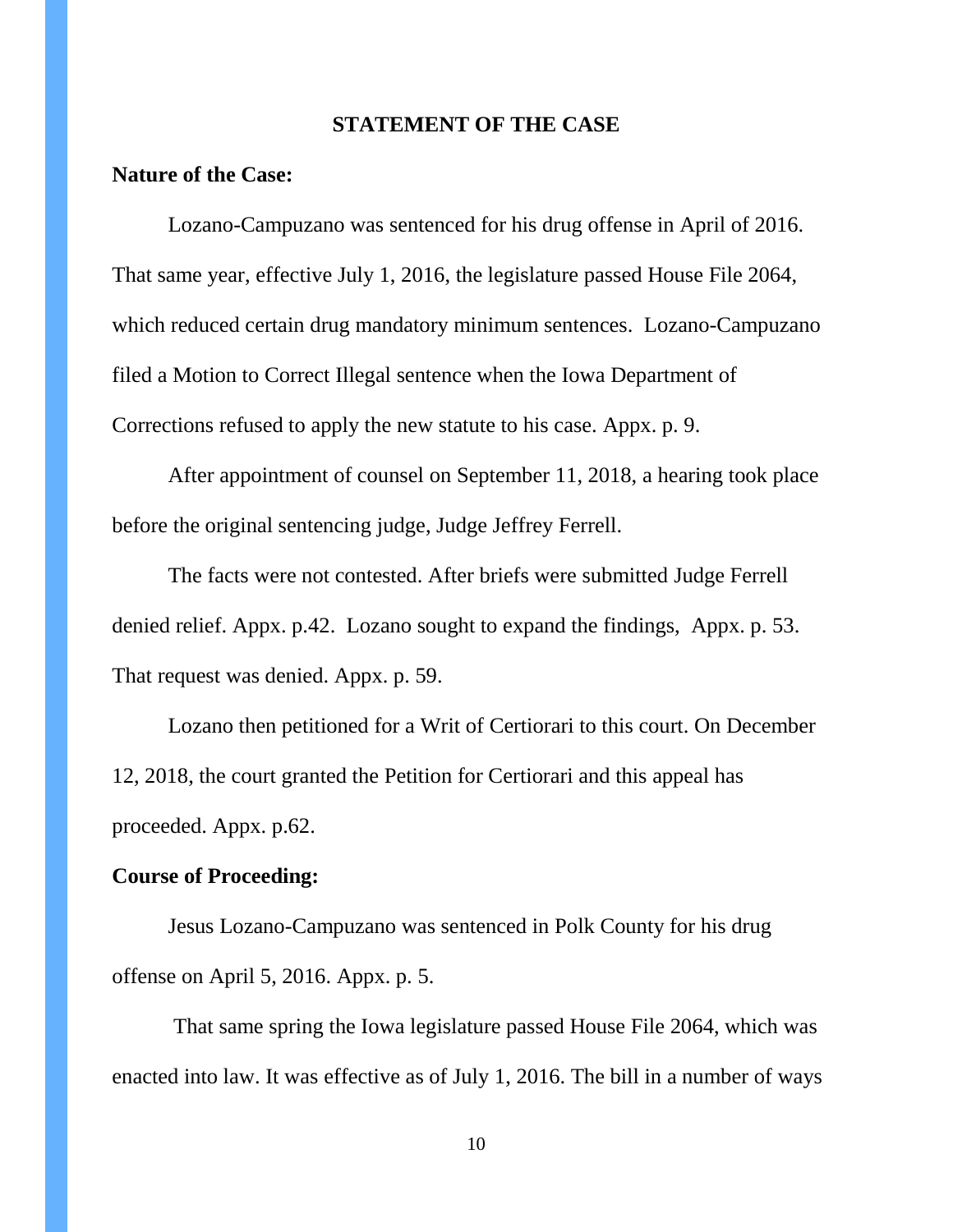reduced the mandatory minimum sentences for certain offenses. Included were certain mandatory minimum drug offenses imposed mandatories under 124.413.

With respect to the reduction in the mandatory minimum sentences for the drug offenses, the legislature specifically provided for retroactive application of some of those changes, reducing certain mandatory minimum sentences already imposed. The legislature identified two exceptions. Neither exception applied to Lozano-Campuzano.

After learning about the legislation, Lozano-Campuzano requested that his mandatory sentence be cut in half under that statute. The DOC refused. Lozano-Campuzano then made a number of pro se efforts to get the sentencing judge to address the issue. Those efforts were unsuccessful.<sup>1</sup>

Lozano obtained counsel who filed a Motion to Correct Illegal Sentence on July 2, 2018. Appx. p.9. The matter was briefed by both sides. A short hearing was held on September 11, 2018. On October 18, 2018, Judge Jeffrey Ferrell, who was the original sentencing judge, denied the motion. Appx. p.42.

Lozano filed a Motion to Reconsider the ruling and or to Amend the findings. Appx. p. 53. On November 15, 2018, Judge Ferrell denied that motion. Appx. p. 59.

 $\overline{a}$ 

 $<sup>1</sup>$  No one suggested that any rulings on those pro se efforts should be given preclusive effect.</sup>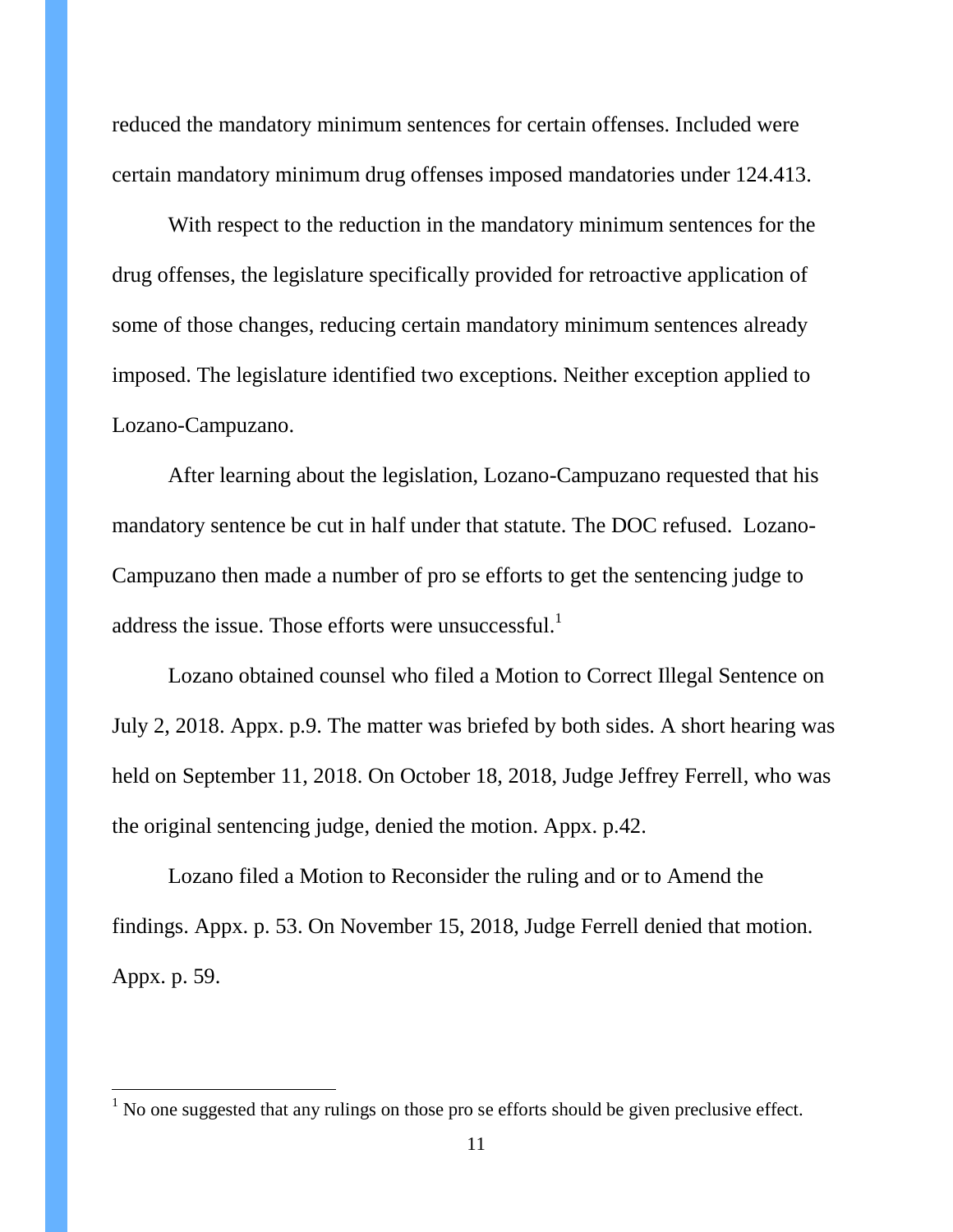That same day, November 15, 2018, Lozano-Campuzano filed a Petition for a Writ of Certiorari complaining about the ruling on the Motion to correct illegal sentence. Appx. p. 59.

After that petition was resisted, on December 17, 2018, the Supreme Court granted the petition and this appeal has proceeded. Appx. p. 62.

#### **STATEMENT OF FACTS**

The facts of the case are not complicated or contested. The only real fact to be considered is the particular sentence that was imposed on April 5, 2016. Appx. p. 5. The legal question is whether this is a sentence subject to the 50% reduction required by House File 2064.

#### **A. The April 5, 2016 sentence**

1. Lozano pled guilty to a class B felony, which normally carries 25 years, for a violation of  $124.401(1)(b)(7)$ . That subsection applies where the defendant possessed drugs with intent to deliver and the offense involved "more than five grams but not more than five kilograms of methamphetamines..."

2. Lozano had his sentence doubled under  $124.401(1)(e)$ , because of a firearm enhancement. That part of the sentence is to some extent what this case is all about. The Minutes of Testimony set out that Lozano Campuzano had been selling methamphetamine for a while. He was stopped for a traffic offense and had approximately two ounces methamphetamine with him. This was the amount

12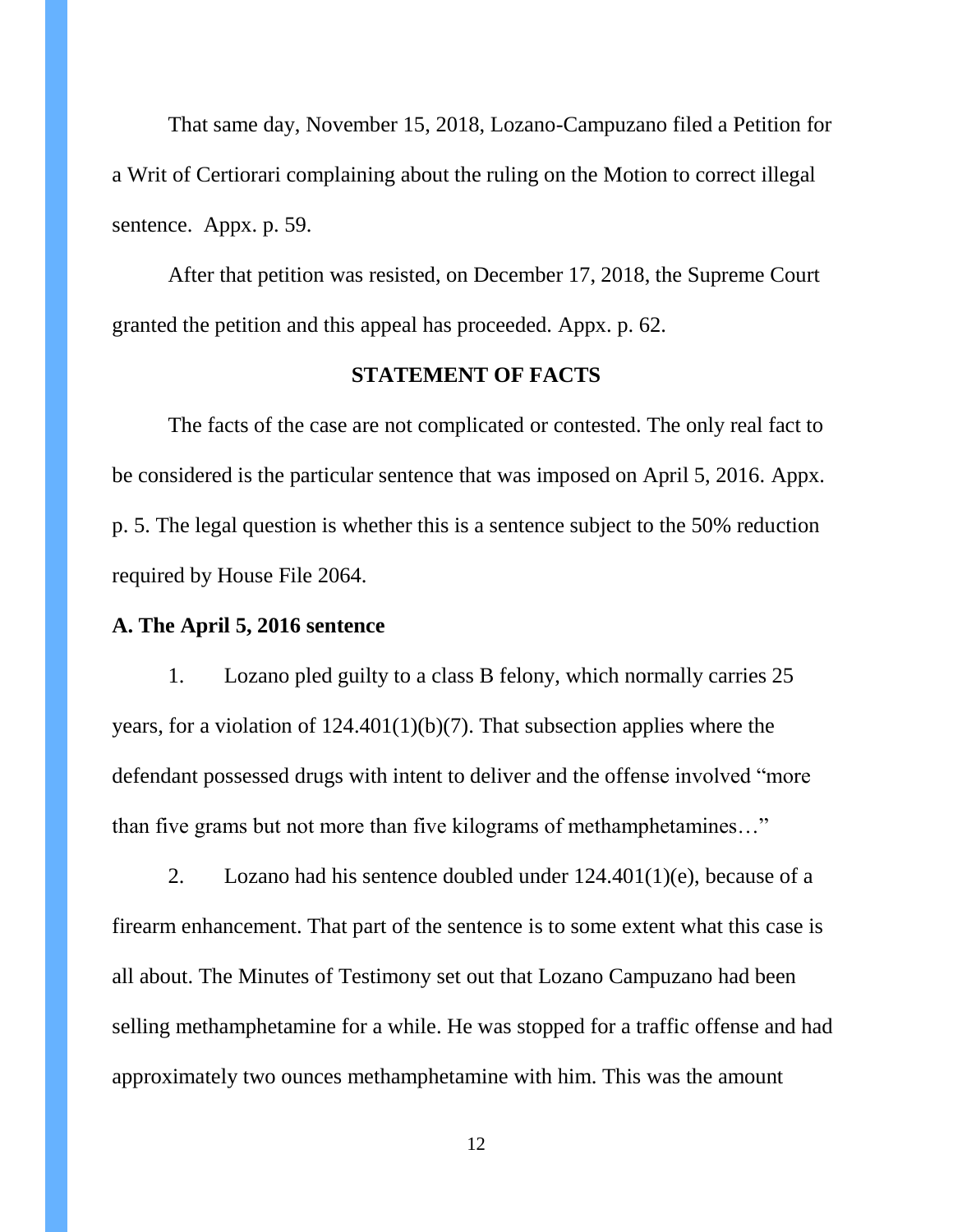specified in  $124.401(1)(b)(7)$ . The Minutes show that the firearm he was "an immediate possession of control of" was back at this house. There was no evidence in the Minutes that he had used the weapon in his drug dealing. Confidential Appendix pg.5.

3. Under  $124.401(1)(e)$ , the sentence imposed by  $124.401(1)(b)(7)$  is subject to the following enhancement:

> e. A person in the immediate possession or control of a firearm while participating in a violation of this subsection shall be sentenced to two times the term otherwise imposed by law, and no such judgment, sentence, or part thereof shall be deferred or suspended.

3. There were a number of mandatory minimum references in his sentence:

a. Based on 124.413 and 901.10(1) the Defendant was ordered to

serve a mandatory one third of the maximum determined sentence.

b. In accordance with 901.10(2), the judge exercised discretion

and "reduced by one third" that mandatory one third. That reduction was

available since the defendant had pleaded guilty.

c. This gave him a 2/9 mandatory minimum sentence.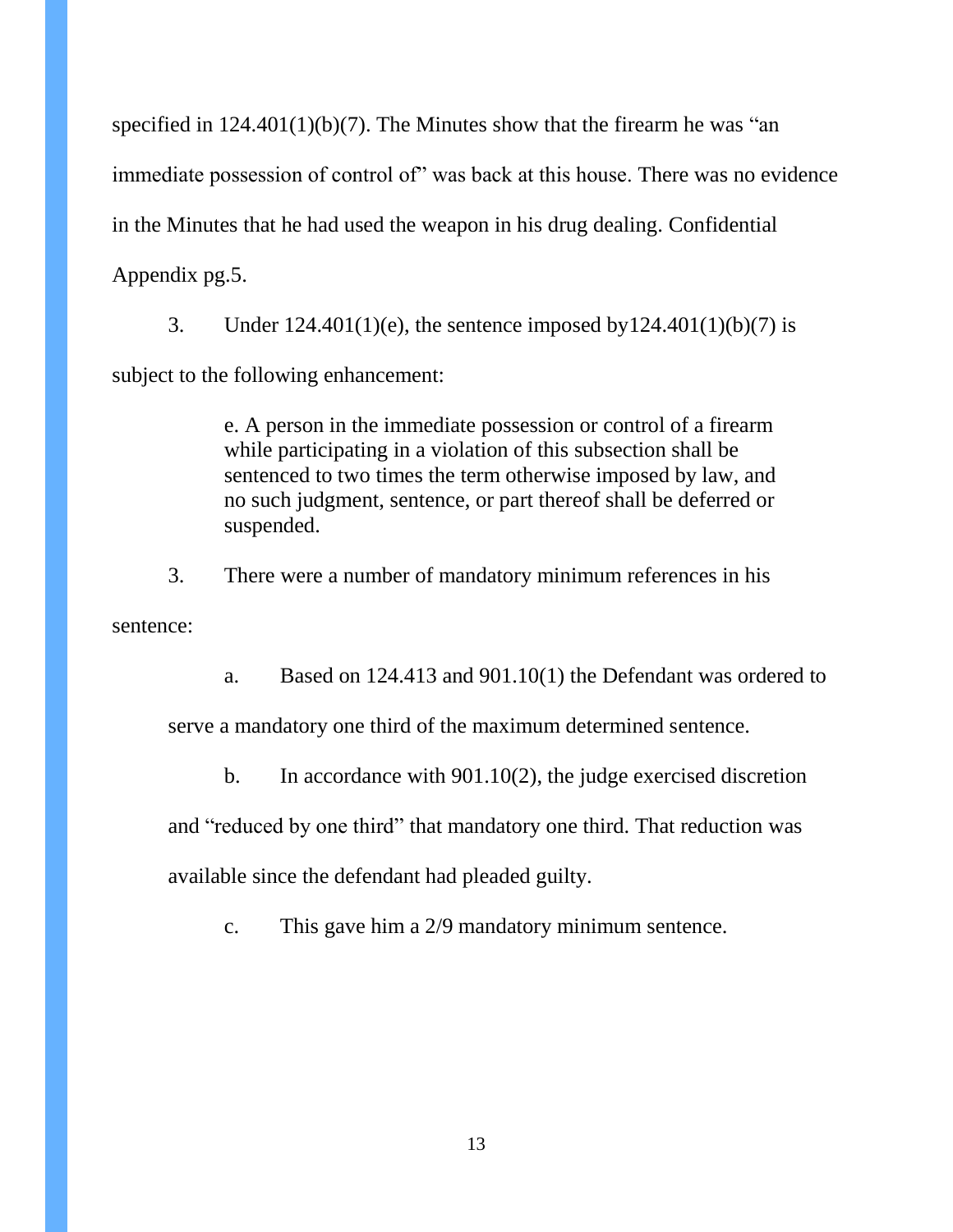#### **B. Calculation of the mandatory minimum sentence**

Lozano has a fifty year sentence subject to a one third mandatory which itself was reduced by one third. That makes the mandatory sentence essentially 2/9 of fifty years or 11.11 years.

That mandatory minimum sentence is, in turn, subject to earned time reduction. See 903A.2 (1)(a). A sentence under  $124.401(1)(b)(7)$  is a Category "A" offense. The earned time, which also reduces the mandatory under 124.413, is the faster earned time, which is 2.2 days per day. $<sup>2</sup>$ </sup>

As a practical matter, this means that the mandatory 2/9 of the 50 year sentence, which was 11.11 years, when reduced for earned time, calculates to about 5.05 years.

This was the calculation of the IDOC right after Lozano-Campuzano arrived in prison.

The specific calculation of the DOC appeared at Exhibit B submitted with the Appendix before the District Court. Appx. p. 24. This is the time computation sheet that is used for every inmate. It has been used for many years.

 $\overline{a}$ 

<sup>&</sup>lt;sup>2</sup> Earned time is earned during the time a person serves the sentence. The Department of Corrections and the Board of Parole for release plan purposes calculate the duration of the sentence based on the assumption that the person will get the full amount of earned time. This calculation is sometimes known as the tentative discharge date or TDD.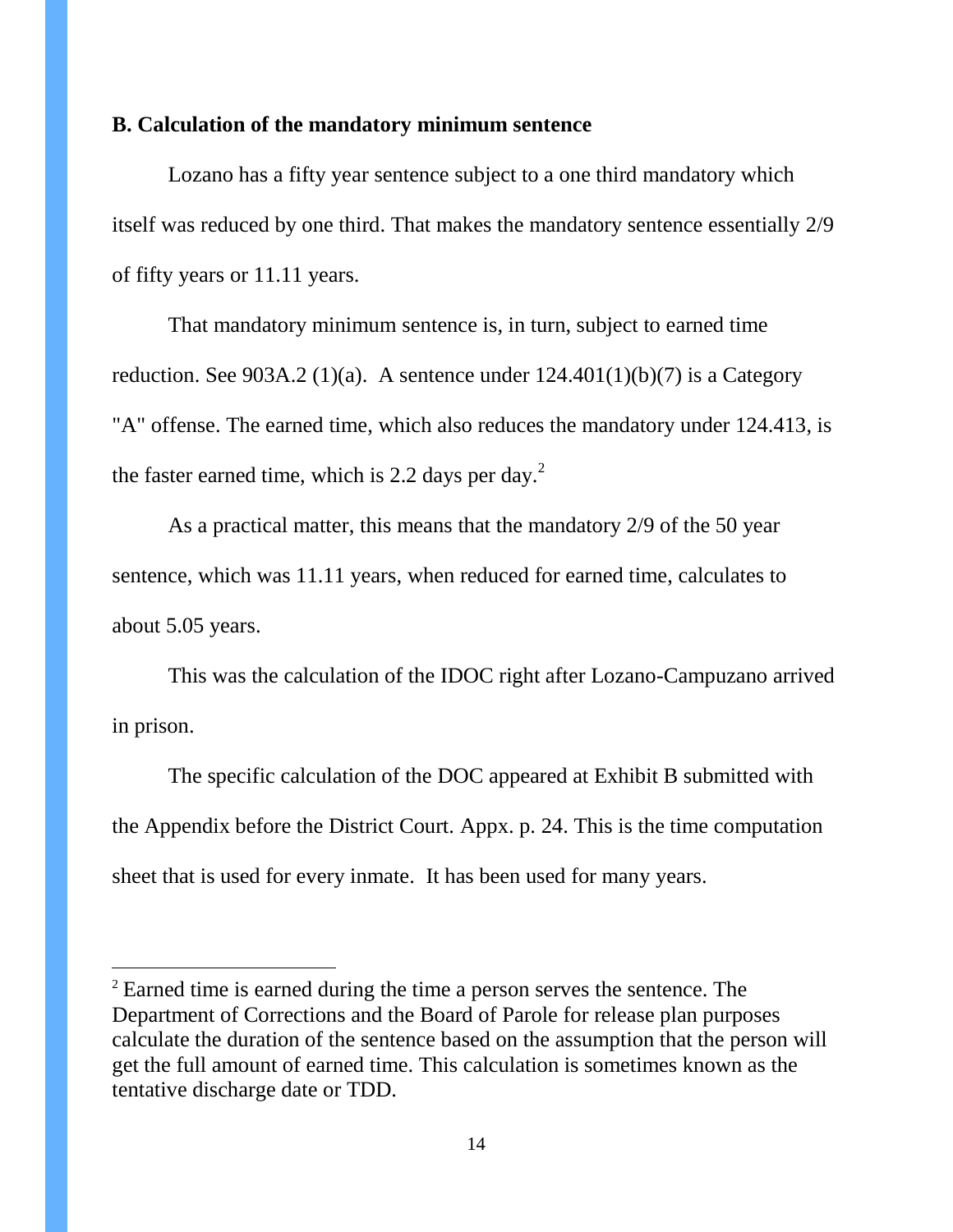In this document it shows that the sentence is 50 years. This appears next to the phrase "group duration", near the top of the page. The mandatory minimum sentence is right below that and is identified as eleven years, one month and nine days.

Near the bottom of the document there is a reference to something called "TDD". This stands for "tentative discharge date". That is the date the computer calculates with a presumption of the inmate getting all earned time possible. The fifty year sentence would be completed in December, 2038. That is about 22.5 years from his arrival date in prison.

There is also something called the "MPD". That is the "minimum parole date". This date is calculated by adding the eleven years, one month and nine days to the date that he entered the prison, plus the ten days credit for jail. The MPD for Lozano-Campuzano is April 30, 2021. Appx. p.24.

## **C. Overview of drug sentencing prior to July 1, 2016**

Before the specifics of the 2016 legislation are discussed it might helpful to understand the general outline of drug sentencing in Iowa, prior to the legislation at issue in this appeal. This section will deal with the classification of the crimes. The following section will address the mandatory minimum sentences that go with particular offenses.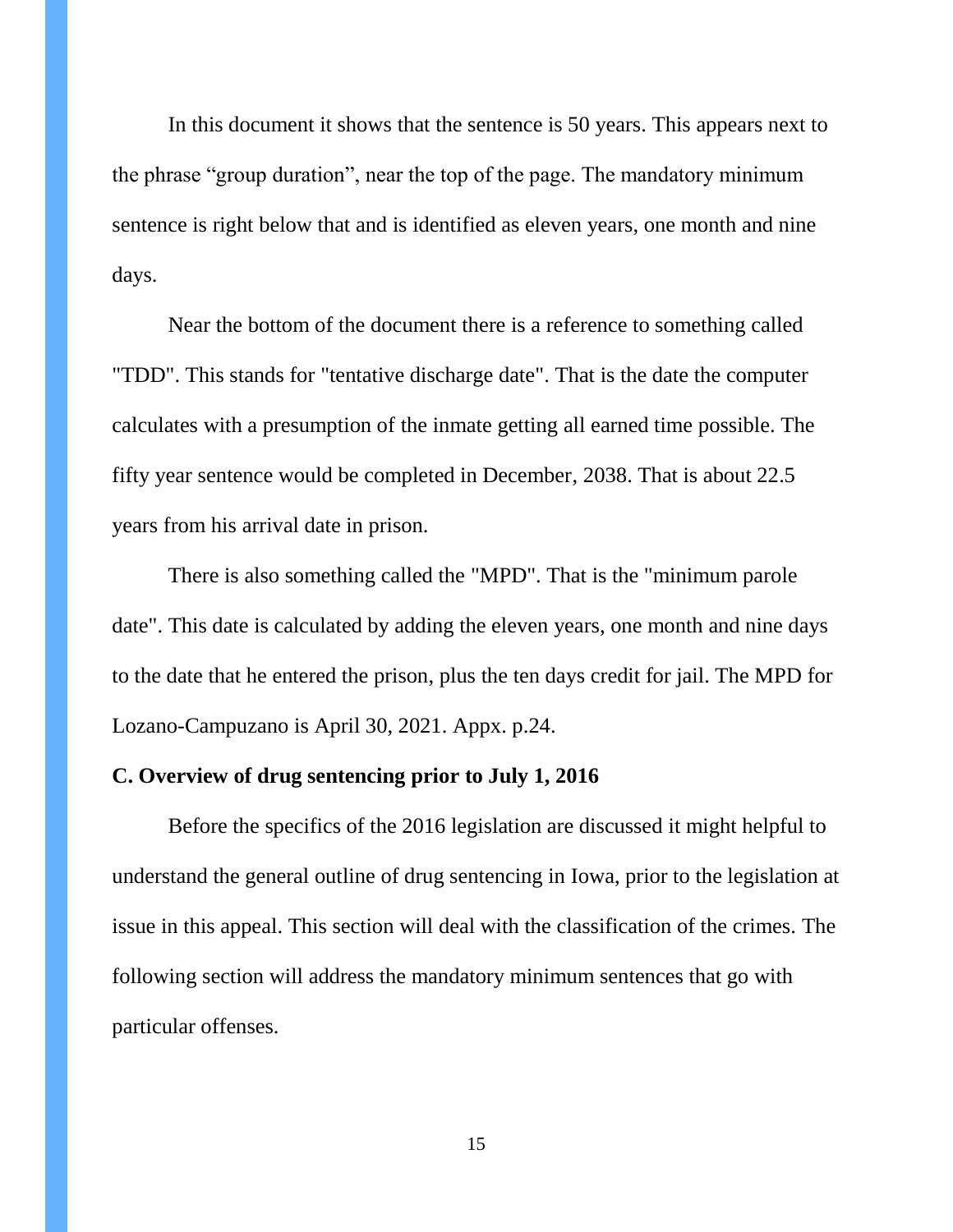#### **1. General Classification of drug felonies**

### **124.401(1) - Possession with intent to deliver**

To understand the different mandatory minimum sentences and recent changes that have been made, it is helpful to understand the basic outline of Chapter 124.401.

The Chapter, titled Prohibited Acts, addresses the penalties for doing certain things with controlled substances.

Subsection 124.401(1) is the provision setting forth the prohibited acts and penalties for, essentially, possession with intent to deliver or the other things that are equate to that possession. Subsections 124.401(2) through (5) have little or no applicability to our case.

Subsection 124.401(1), possession of a controlled substance with intent to deliver, is itself divided into six different subsections. They are "a" through "f." For the most part the first four of those subsections, a, b, c and d, identify the substances and the quantities for that particular sentence.

Subsection 1(a) sets out the drugs and quantities that get you not only a B felony, but also a B felony punished by 50 years rather than the regular 25 years.

Subsection 1(b) sets out the circumstances where possession with intent would get you a regular 25 year B felony.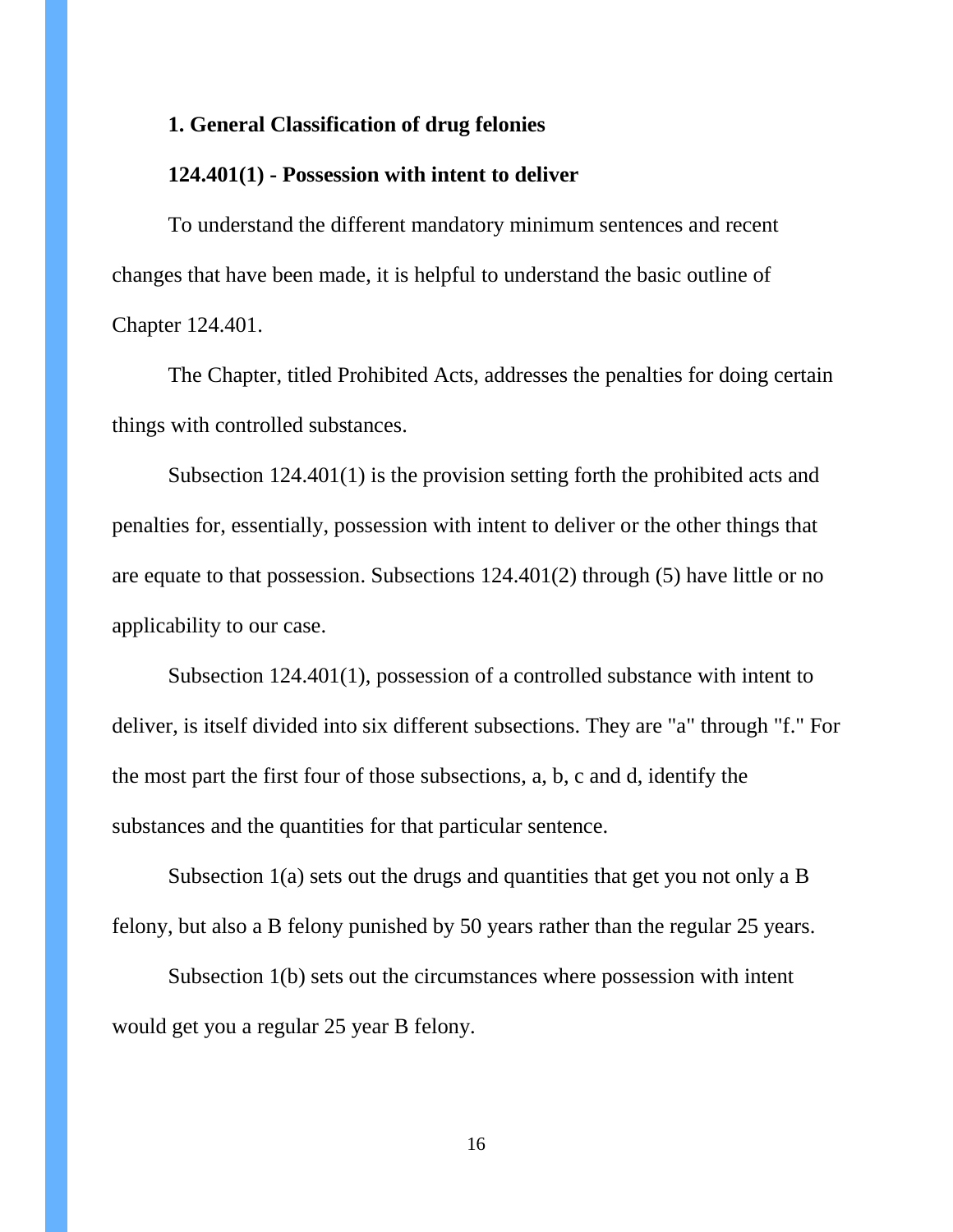Indeed in Lozano-Campuzano's case, he pled guilty to an offense under  $124.401(1)(b)(7)$ . That subsection prohibited the possession with intent of an amount between 5 grams and 5 kilograms of methamphetamine.

Section 1(c) sets out the circumstances where the punishment will be a C felony.

Section 1(d) sets out the circumstances where it would be an aggravated misdemeanor or a D felony.

Section "e" and "f" provide for enhancements to the punishments set out in "a" through "d."

It is important to understand that as of 2016 the enhancements in "e" and "f" could apply to the sentence imposed for any of the four prior sections, whether that be the aggravated misdemeanor or the 50 year B felony.

Lozano-Campuzano pled to a regular B felony, under 124.401(1)(b). His 25 year sentence was then doubled under Subsection "e". It was doubled because of some connection with a firearm. This led to the 50 year sentence. The Court said the sentence was under  $124.401(1)(b)$  and  $124.401(1)(e)$ . Appx. p. 5.

## **2. General Discussion of Mandatory minimum sentences for drug offenses prior to July 1, 2016**

For a long time, including at the time of the sentencing for Lozano-Campuzano, Section 124.413 provided the primary mandatory minimum statute for most drug felonies. It said: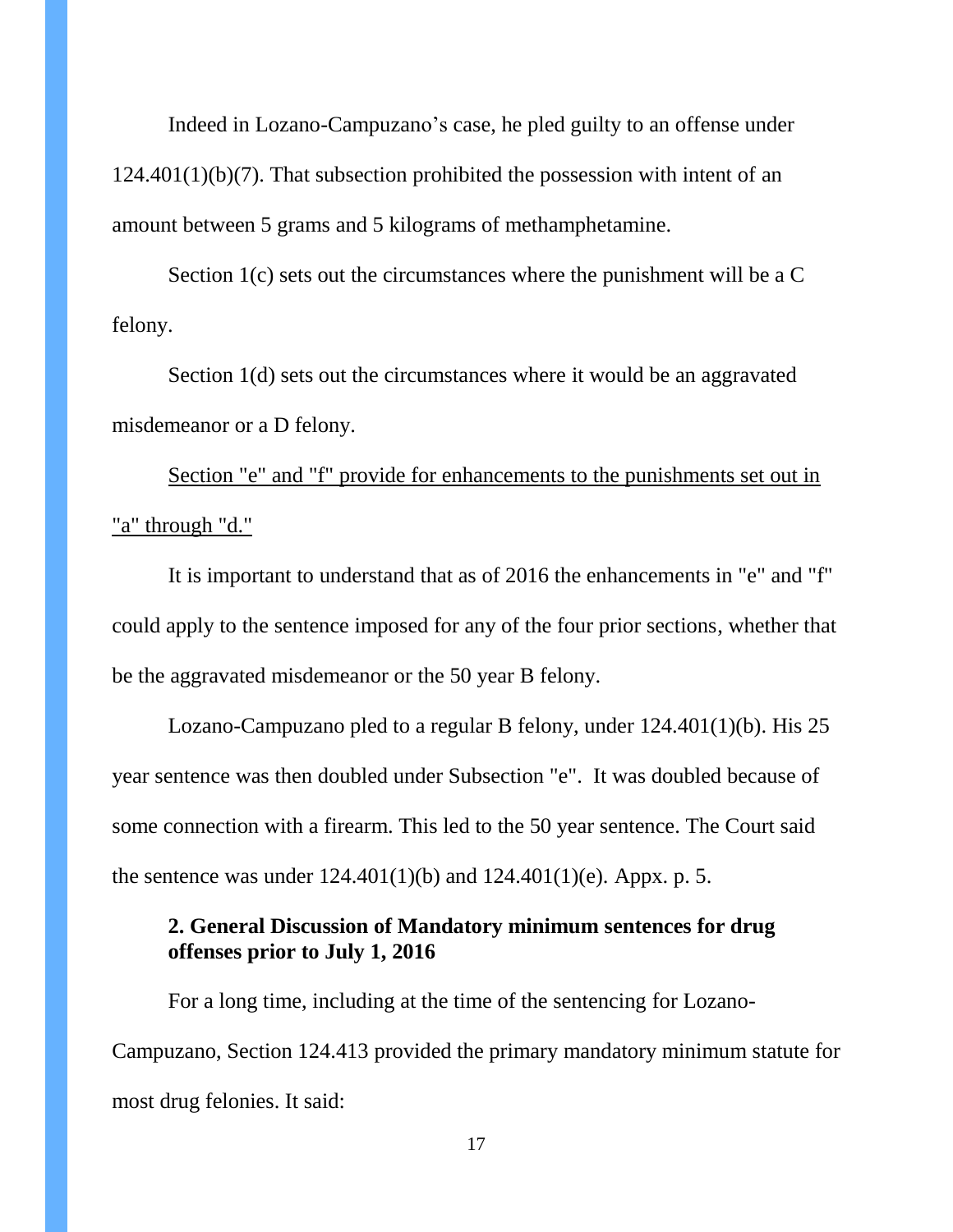1. A person sentenced pursuant to section 124.401, subsection 1, paragraph "a", "b", "c", "e", or "f", shall not be eligible for parole until the person has served a minimum period of confinement of one-third of the maximum indeterminate sentence prescribed by law. 2. This section shall not apply if:

a. The offense is found to be an accommodation pursuant to section 124.410; or

b. The controlled substance is marijuana.

As of 2015, and until June 30, 2016, if you had a drug felony under

 $124.401(1)(a)$ ,  $(b)(c)(e)$  and (f) you had to serve a mandatory one-third of the

sentence. The only exceptions were if the controlled substance was marijuana or if

there was some kind of accommodation.

It should be noted that sentences under 124.401(1)(d) were not subject to the

mandatory 1/3 provision.

### **901.10 - Additional Reduction of sentences- one third reduction**

#### **available with a guilty plea**

Code 124.413 imposes the one-third mandatory for most drug felonies.

Section 901.10(2), which had been in effect since 2000, provides that the Court, if the Defendant pleads guilty to a provision under 124.401(1) (a) or (b) and the drug was methamphetamines, has the discretion to reduce the mandatory minimum sentence under 124.413 "by up to one-third". That can reduce the 1/3 to as little as 2/9.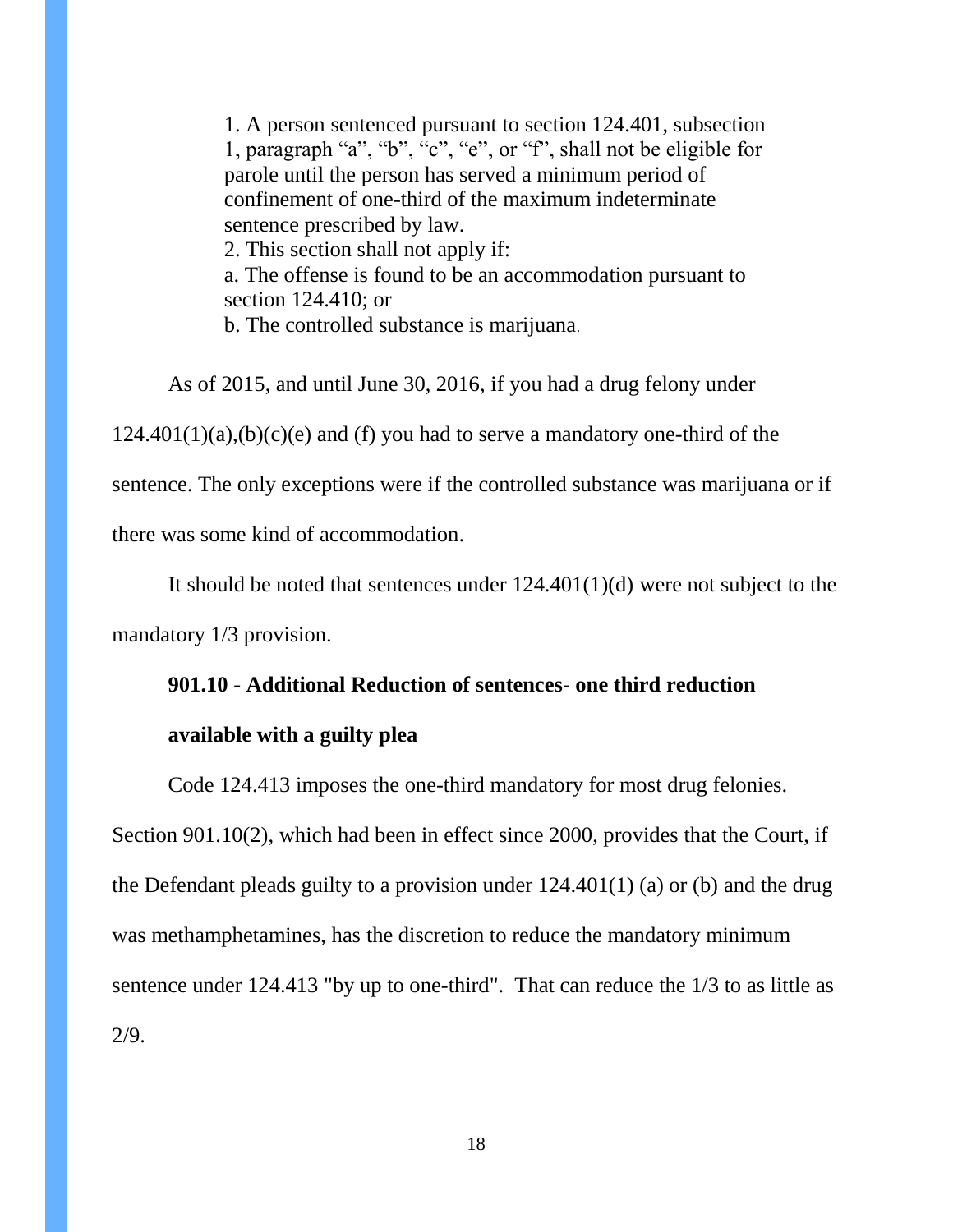This, in fact, is what happened with Lozano-Campuzano. The Court imposed that one-third mandatory under 124.413. The Court then reduced that mandatory one third from 124.413, by one-third. This gave him a two-ninths mandatory sentence.

### **Other reduction that has no bearing on this case**

Section 901.10 provided for additional reduction to the mandatory sentence under 124.413. 901.10(1) provided that, unless the substance was methamphetamines, if the person was being sentenced for the first time under 124.413 the court could reduce the 1/3 by any amount appropriate.

That same section, 901.10(2) for a long time has allowed for an additional reduction below the 2/9 minimum, if the defendant "cooperates" and the prosecutor requests it.

## **D. 2016 Legislation-House File 2064**

In the 2016 Legislative session, the Legislature passed and the Governor signed House File 2064. Appx. p. 25. HF2064 was all about mandatory minimum sentences. The Bill addressed those minimum sentences for three crimes or types of crimes. Those crimes were Robbery in the Second Degree, Child Endangerment, and drug offenders with convictions under 124.401(1). It is the drug offense provisions that are relevant to this case.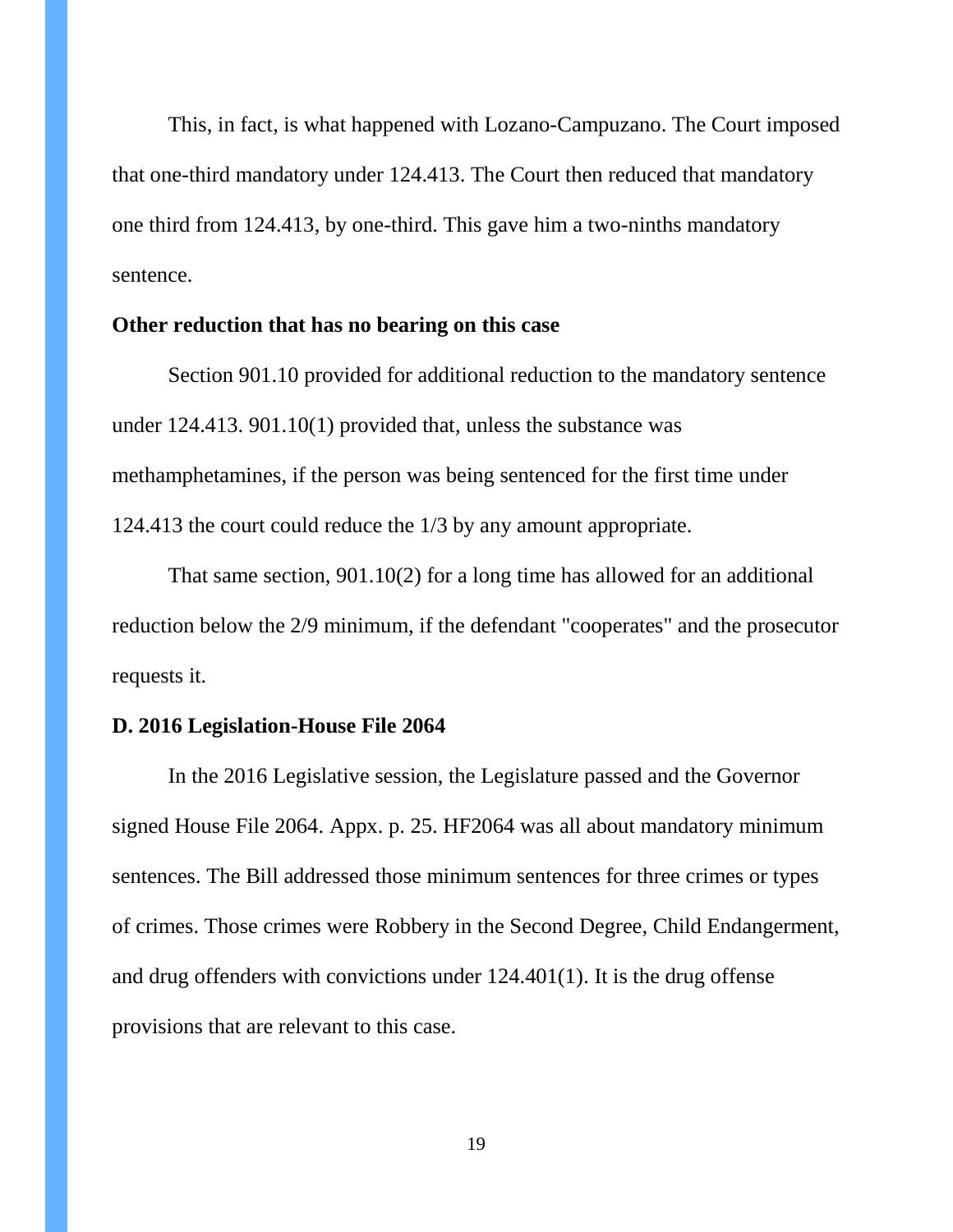You can analyze House File 2064 as having two parts. There is the part that applies to sentences that occur after July 1, 2016. Then there is the part that applied retroactively to sentences before July 1, 2016. Lozano-Campuzano was sentenced before July 1, 2016.<sup>3</sup>

## **Sentences after July 1, 2016**

The part referring to sentences after July 1, 2016 is found in Sections 1, 2

and 6 of HF2064.

 $\overline{a}$ 

The first two sections of the bill addressed Section 124.413. That was the

Section imposing a mandatory 1/3 for most drug felonies. That section was

amended adding a new section "3". Here was the new section:

Section 1. Section 124.413, subsection 1, Code 2016, is amended to read as follows:

1. A **Except as provided in subsection 3 and sections 901.11 and 901.12, a** person sentenced pursuant to section 124.401, subsection 1, paragraph "a", "b", "c", "e", or "f", shall not be eligible for parole or work release until the person has served a minimum period of confinement of one-third of the maximum indeterminate sentence prescribed by law.

Sec. 2. Section 124.413, Code 2016, is amended by adding the following new subsection: NEW SUBSECTION. 3. A person serving a sentence pursuant to section 124.401, subsection 1, paragraph " $b$ " or " $c$ ", shall be denied parole or work release, based upon all the pertinent information as determined by the court under section 901.11, subsection 1, until the person has served between one-half of

<sup>&</sup>lt;sup>3</sup> Of the three types of crimes, the only reduction retroactively applied was the provision having to do with drug minimums under 124.413.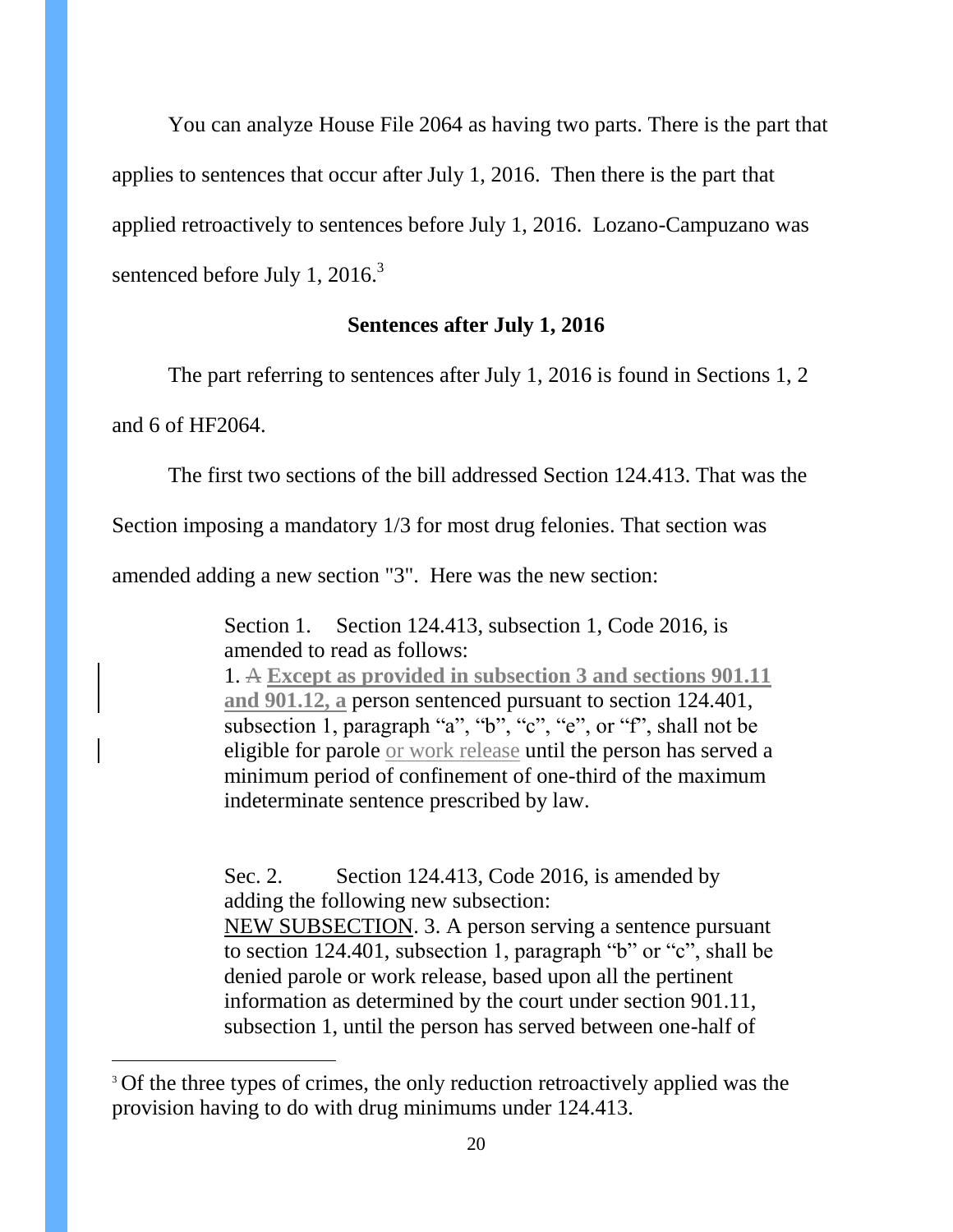the minimum term of confinement prescribed in subsection 1 and the maximum indeterminate sentence prescribed by law.

2016 Ia. Legis. Serv. Ch. 1104 (H.F. 2064) (WEST)

Section 6 of HF2064 added a new section which became section

901.11.

901.11(1), the provision about drug offenses provides as follows:

901.11. Parole eligibility determination by court—certain drug, child endangerment, and robbery offenses 1. At the time of sentencing, the court shall determine when a person convicted under section 124.401, subsection 1, paragraph "b" or "c", shall first become eligible for parole or work release within the parameters described in section 124.413, subsection 3, based upon all the pertinent information including the person's criminal record, a validated risk assessment, and the negative impact the offense has had on the victim or other persons.

2016 Ia. Legis. Serv. Ch. 1104 (H.F. 2064) (WEST)

Looking at these two provisions together, there does seem to be a little bit of confusion as to how they should be read together.

New section 124.413(3) seems reasonably clear. A person in prison for that

type of drug offense should have the mandatory minimum sentence of one half

whatever the minimum was set in 124.413. That would suggest that the one third

mandatory had become a one sixth mandatory.<sup>4</sup>

 $\overline{a}$ 

<sup>4</sup> Presumably, the additional reduction for pleading guilty is still available.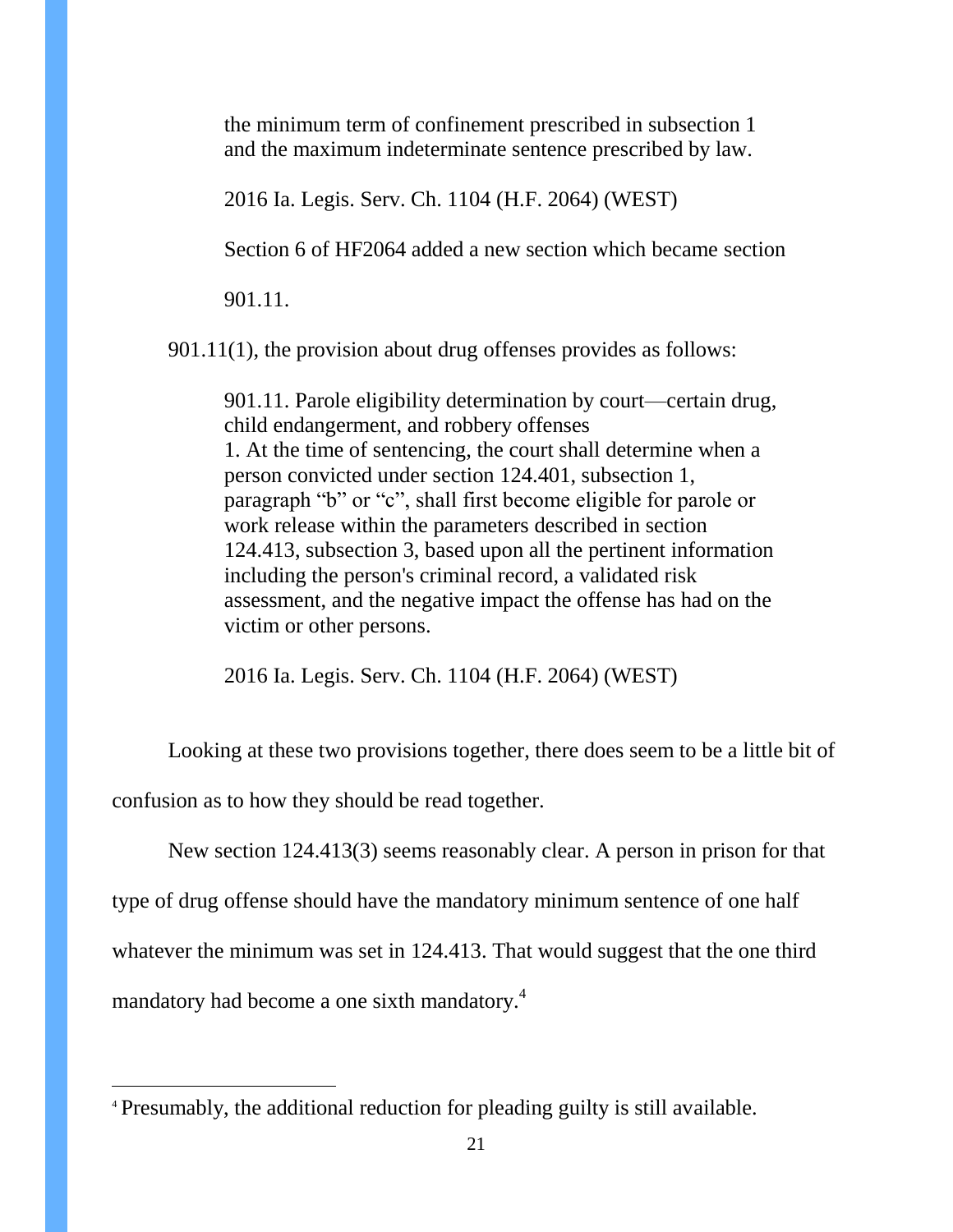New section 901.11, however, talks about the sentencing court making the determination as to the mandatory minimum sentence "within the parameters" described in subsection three". Subsection three, however, seemed to define a specific point that is one sixth. Does that mean the court can reduce the mandatory by less than one sixth? Does the court have the discretion to give the person a longer mandatory? Fortunately, that is an issue for a different case.

Also, we noted that while there might be some ambiguity with regard to sentences after July 1, 2016, there was no ambiguity about sentences prior to July 1, 2016 as is discussed below.

#### **Persons sentenced prior to July 1, 2016**

In Section 7 of HF 2064 the legislature was quite specific about when H.F. 2064 would apply to drug offenders already sentenced. It was specific and much more readable.

Here is that Section 7 of HF2064, which now appears as Section 901.12(1) of the Code.

# Sec. 7. NEW SECTION. **901.12. Mandatory minimum sentence—parole eligibility certain earlier drug offenses**

1. Effective July 1, 2016, and notwithstanding section 124.413, a person whose sentence commenced prior to July 1, 2016, for a conviction under section 124.401, subsection 1, paragraph  $\mathcal{B}$ " or " $c$ ", who has not previously been convicted of a forcible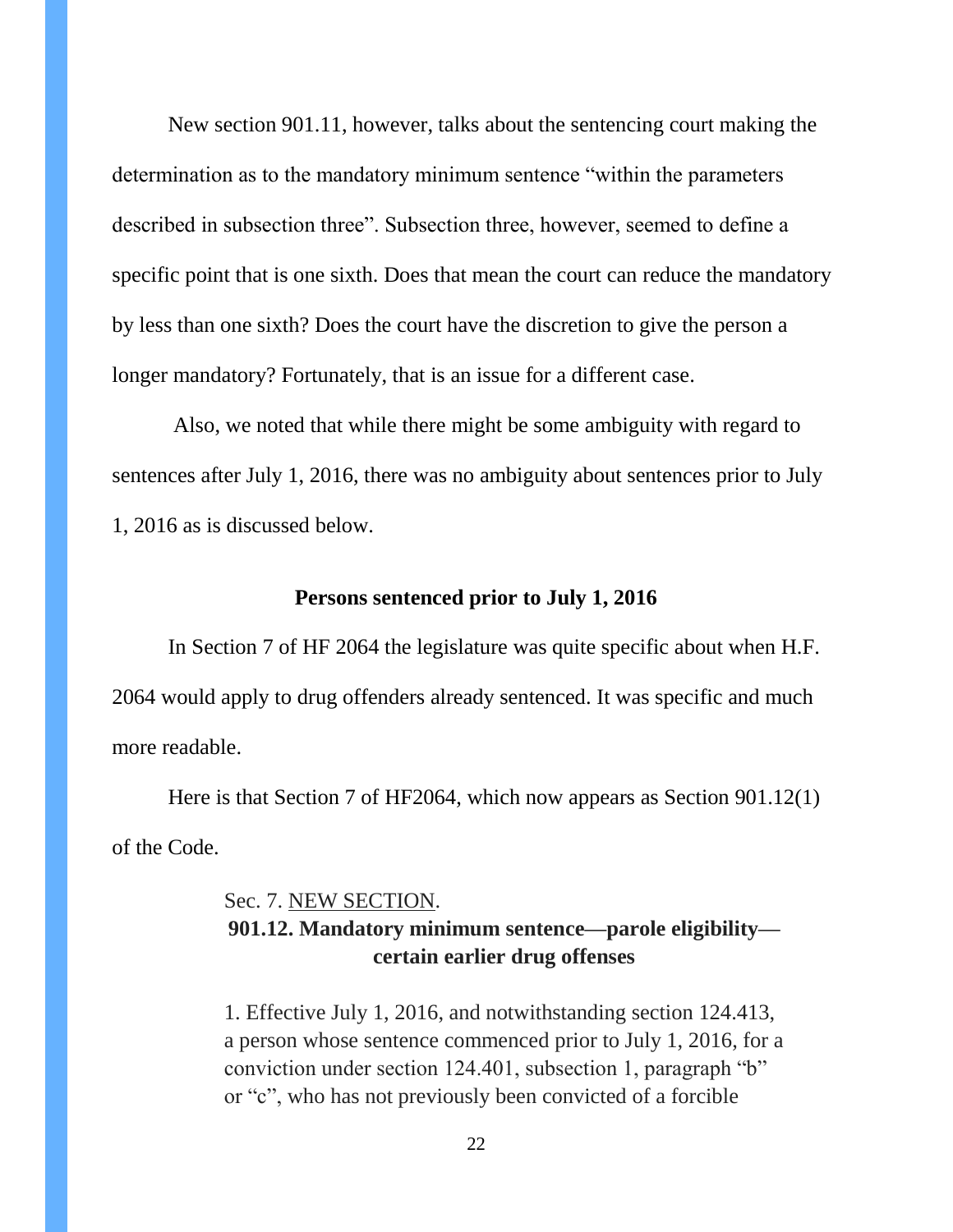felony, and who does not have a prior conviction under section 124.401, subsection 1, paragraph "a", "b", or "c", shall first be eligible for parole or work release after the person has served one-half of the minimum term of confinement prescribed in section 124.413.

2. When the board of parole considers a person for parole or work release pursuant to this section, the board shall consider all pertinent information including the person's criminal record, a validated risk assessment, and the negative impact the offense has had on the victim or other persons.

The new statute applied to everyone already sentenced under 124.401(1)(b)

or (c), unless one of two things was true.

(1) the person had a previously been convicted of a forcible felony; or

(2) the person had a prior conviction under  $124,401(1)$  (a), (b) or (c).

You do not have to go back to court to be resentenced. The legislature just cut the mandatory minimum sentences in half, if (1) the person had a sentence under  $124,401(1)$  (a), (b) or (c) and (2) the person was not disqualified based on the prior criminal record.

### **E. 2017 legislation- Senate File 445**

The Senate file 445 is not directly involved in this appeal. It primarily had to do with sentences under  $124.401(1)(c)$ . At the same time, ultimately the interpretation of the statute is based on the intent of the legislature. In this case, intent of the legislature, "to reduce drug mandatory minimum sentences" becomes even clearer when you look at both House File 2064 with Senate File 445.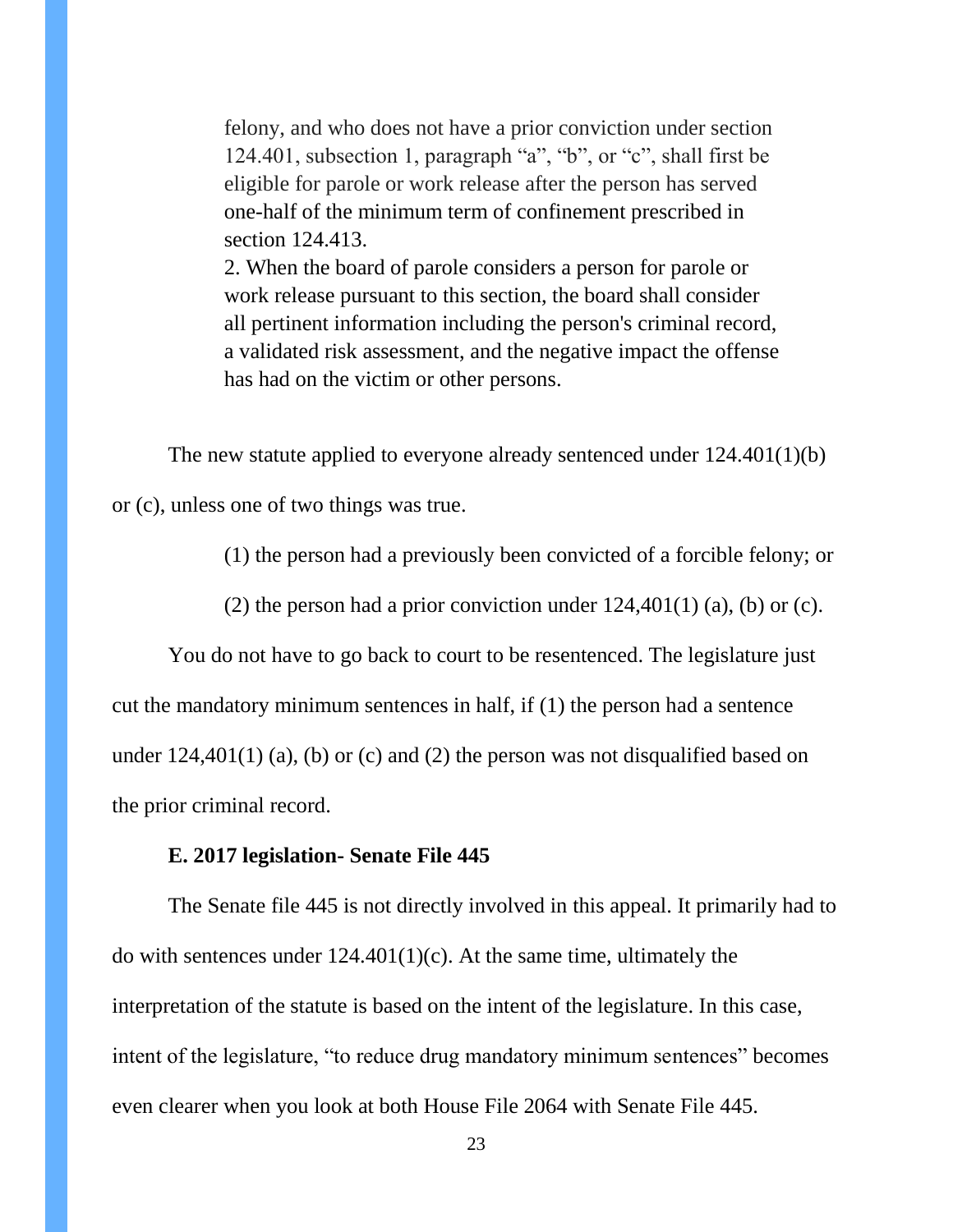In 2017 the legislature showed it was not done with reducing drug mandatory minimum sentences. In 2017 the legislature enacted Senate File 445 (SF445) which was signed by the governor. That Bill essentially eliminated all mandatory minimum sentences that accompanied the Class C Felonies under 124.401 (1)(c).<sup>5</sup> The legislature amended 124.413(1) by simply striking the reference to 124.401 (1)(c). You would not get the mandatory 1/3 with the C felony.

As to retroactivity the legislature added the following to 902.12:

2. Effective July 1, 2017, a person whose sentence commenced prior to July 1, 2017, for a conviction under section 124.401, subsection 1, paragraph "c", shall not be required to serve a minimum term of confinement as prescribed in section 124.413.

901.12. Minimum sentence--parole or work release eligibility- certain drug offenses, IA ST § 901.12

In summary, this is what can be said about Class C Felonies under 124.401 (1)(c). Prior to 2016, a person with that conviction had to serve a mandatory onethird of the sentence. That mandatory one-third would be reduced further if the person pled guilty or one of the other reduction provisions applied.

 $\overline{a}$ 

<sup>&</sup>lt;sup>5</sup> As will be discussed later, the DOC has decided if you are serving a sentence for a drug felony enhanced by subsection (1)(e) such as Lozano Campuzano, you are not subject to the legislation. Presumably persons in prison at the moment or who is looking at a sentence in the future under  $124.401(1)(c)$ , enhanced by  $(1)(e)$ , would still be subject to  $124.401(3)$  with its mandatory minimum sentence.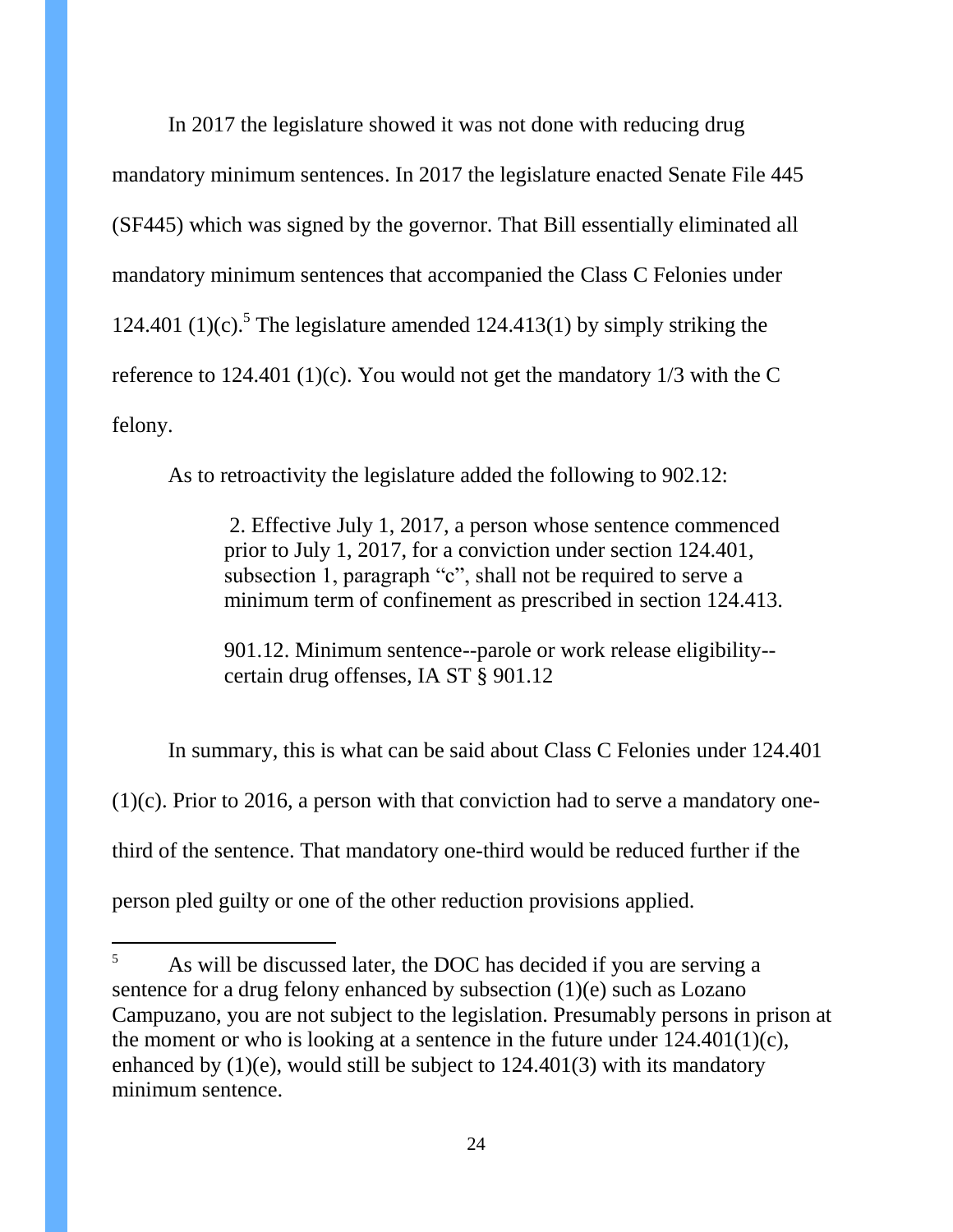It should be noted however that you really were not talking about a lot of time for C Felonies. C Felonies not only carry ten years in prison. A mandatory one-third amounted to three and one-third years or 40 months. Those 40 months was then reduced by earned time, reducing the sentence to about 19 months.

In 2016 unless you had a prior forcible felony or prior offense under 124.401 that sentence was apparently cut in half. As of 2017, most mandatory minimum sentences were eliminated for Class C Drug Felonies.

It should be noted however, that there could be some person in the DOC system at the moment, which still has what most of us would think of as a mandatory minimum sentence. If the mandatory had been enhanced by 124.401 (1)(e) or (f) the DOC apparently believes that is not a sentence imposed under 124.401(1)(c). For that reason the legislation presumably might not have affected that person.

### **F. Lozano's argument to Judge Farrell**

Lozano-Campuzano's argument with regard to this section is clear. He was sentenced under 124.401(1)(b) prior to July 1, 2016. He does not have either of the two disqualifying factors found in HF2064. He does not have a prior forcible felony. He does not have a prior drug felony under 1(a), (b), or (c). See Stipulation filed with the District Court. Appx. p.17.

25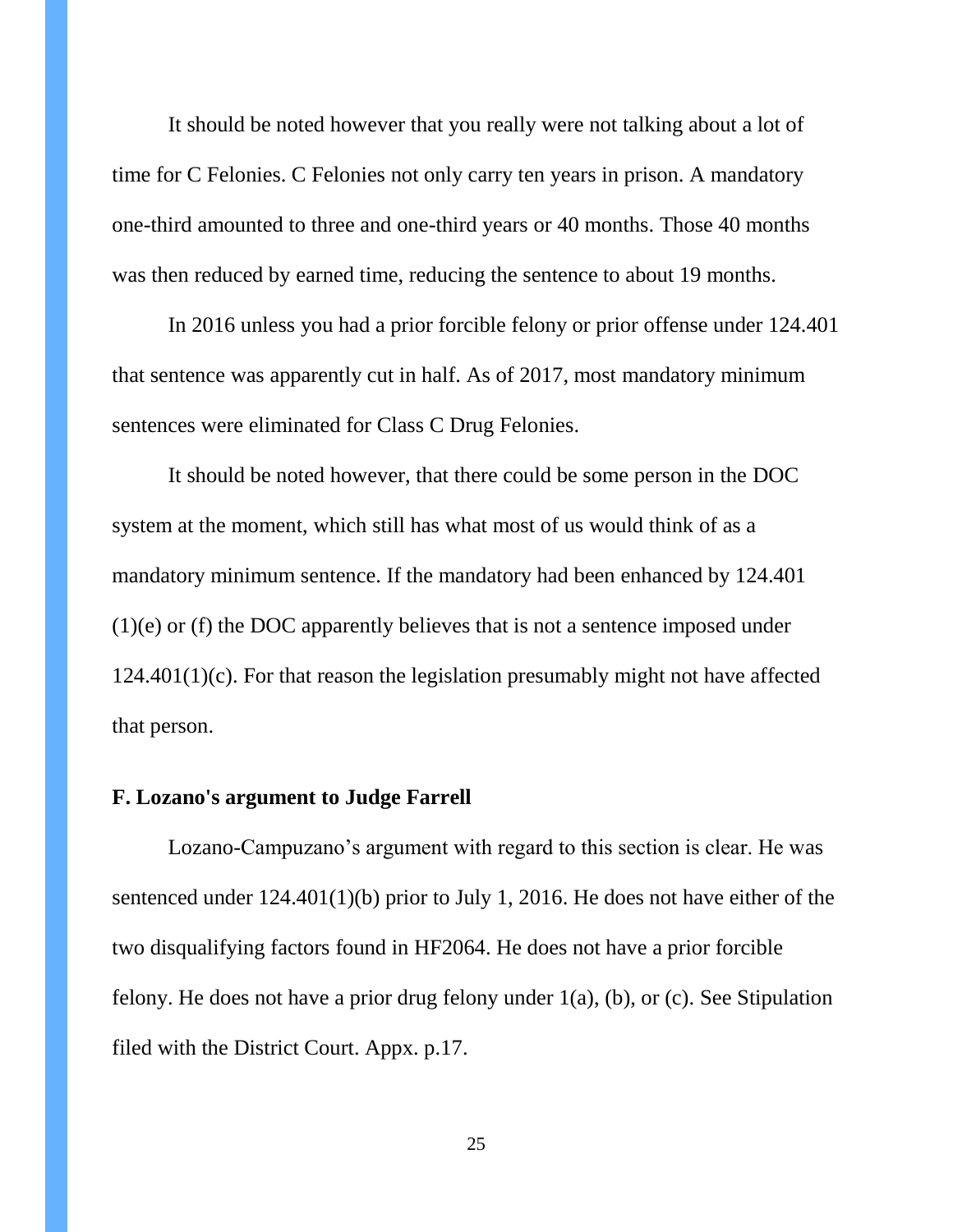For that reason, his mandatory minimum sentence which was imposed under 124.413, of approximately 11 years, should be cut in half. When earned time is applied, his mandatory should only be about 2.5 years. In fact, he would have finished that mandatory minimum this past October. See Exhibit C. Appx. p.25.

### **G. District Court Ruling**

Judge Jeff Farrell denied the Motion to Correct Illegal Sentence on October 18, 2018. Appx. p. 42. He correctly identified the issue. He set out most of the rules of statutory construction that would seem to apply. He noted that the legislature "clearly intended to reduce the one-third mandatory minimum by half under some circumstances" Appx. p.47. (Ruling page 6).

He concluded that there was some ambiguity as to how to interpret the statute in the context of the overall drug sentencing provisions. Ruling at p. 7; Appx. p.48. He noted that "the Defendant offered a reasonable interpretation that the legislature intended to offer the one-half reduction to Defendants sentenced under b or c even if the enhancement under e and f applied". Ruling p. 7-8; Appx. p.48-49. In the end however Judge Farrell concluded that that the State had a better argument. He accepted the argument that a sentence under 124.401(1)(e) was in some ways different than a sentence under 124.401(1)(b). Ruling p. 9; Appx. p. 50.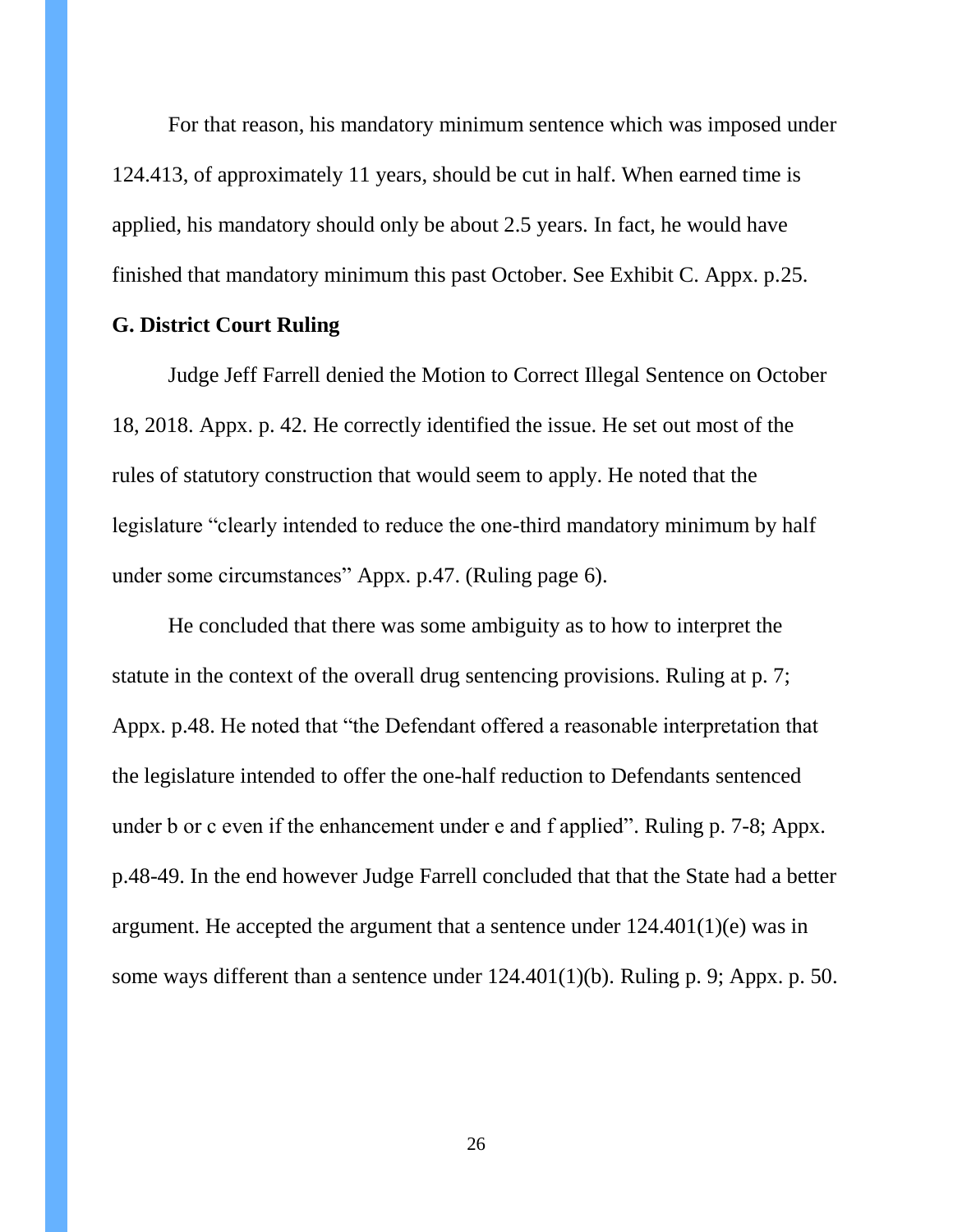Judge Farrell recognized the "valid public policy grounds" for denying a

reduction for individuals sentenced with fire arm enhancements. Ruling p. 19;

Appx. p. 50.

He also found an example that would produce an absurd result under Lozano-Campuzano's interpretation. He reasoned that under Lozano's argument:

> "those sentenced for Class B and C felonies would receive a one-half reduction in the mandatory minimum even if sentenced under the firearm enhancement. However a person sentenced under Subsection d to an aggravated misdemeanor or Class D felony, and if also sentenced pursuant to the firearm enhancement, would have to serve the one-third mandatory minimum but would not be eligible for the one-half reduction. (citation ommitted) It makes no sense to reduce the mandatory minimum for Defendants convicted at higher offenses but not those convicted of lower offenses" Ruling page 9; Appx. p. 17.

Lozano filed a timely Motion to Amend the findings of Judge Farrell. Appx. P.53.Lozano made a specific response to the Judge's argument about the absurd result. The problem with the Judge's analysis is that the mandatory one-third minimum under 124.413 does not apply to Section 1(d) to begin with. You do not get a mandatory sentence for those level offenses. That is true whether the sentences are enhanced by Subsection "e" or "f" or not.

Lozano also pointed out that what would happen under the DOC reasoning. The DOC position is that a sentence enhanced under "e" essentially exists on its own. Since it is listed under 124.413 it applies even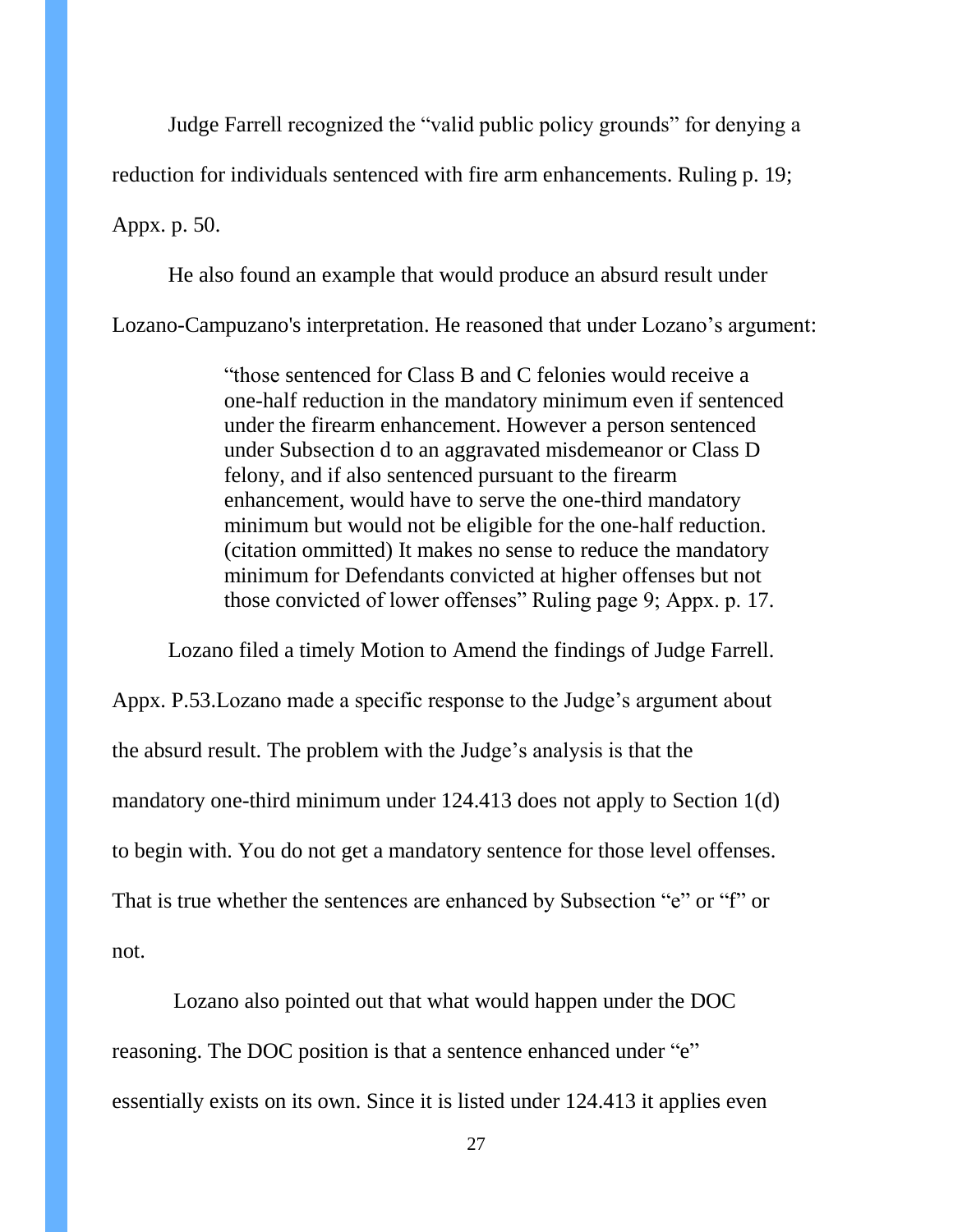if the crime by itself has no mandatory. The DOC reasoning would apparently apply after the 2017 Amendment, which had apparently eliminated all mandatories for Class C Felonies. You could still get a mandatory which would not be reduced if you were sentenced under "c" and  $C^{\prime}e$ ".

Moreover you would get a mandatory minimum if you had a sentence under 1(d), again even though the crime itself had no mandatory minimum.

Judge Farrell denied the Motion for Reconsideration and or to Amend the findings without comment. Appx. p.59.

### **ARGUMENT**

USING THE NORMAL RULES OF STATUTORY CONSTRUCTION THE COURT SHOULD CONCLUDE THAT THE 2016 LEGISLATION REDUCING MANDATORY SENTENCES FOR DEFENDANTS SERVING SENTENCES UNDER 124.401(1)(b) SHOULD APPLY TO LOZANO-CAMPUZANO

## **Standard of Review:**

In *certiorari* cases, review is for errors at law. State v. Iowa Dist. Ct., 812

N.W.2d 1, 2 (Iowa 2012). Review of questions of statutory interpretation is also

for correction of error of law. State v.Tarbox, 739 N.W. 2d 850, 852 (Iowa, 2007)

**Preservation of Error:**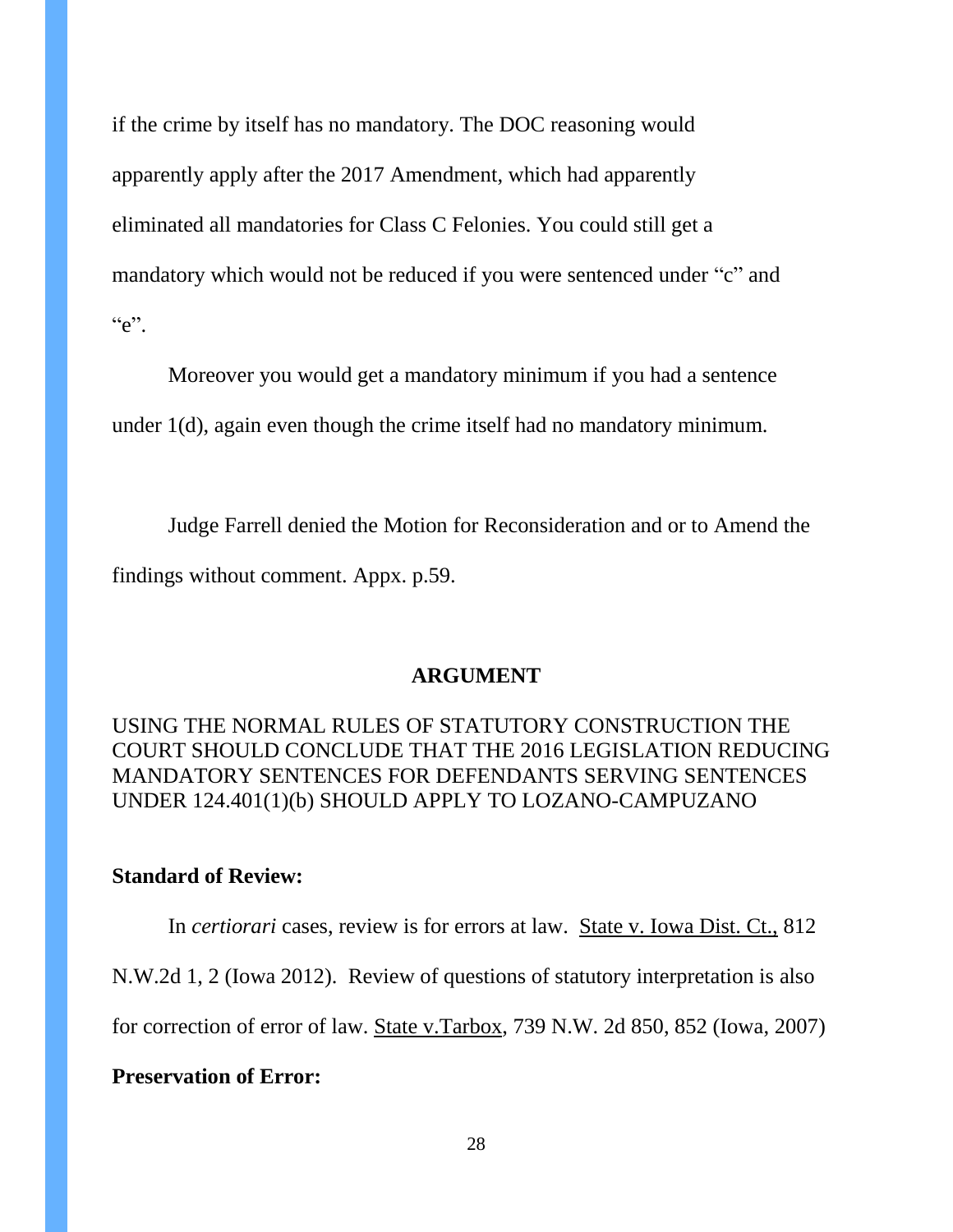The issue concerning the correct statutory interpretation of HF2064 was presented to the District Court and addressed by Judge Farrell.

# **A. Summary of argument**

The issue before the court is not complicated. Lozano-Campuzano has a drug sentence under 124.401(1)(b) from April, 2016. It has a mandatory minimum sentence imposed by 124.413.

There was an legislation from the Legislature in 2016, that cut in half certain mandatory minimum drug sentences, including sentences under 124.401(1)(b). The legislation specifically said the reduction applied to sentences from prior to July 1, 2016. The question for this appeal is does the new legislation apply to the sentence of Lozano-Campuzano.

The parties' positions can be easily summarized. Lozano-Campuzano says he has a sentence under 124.401(1)(b). HF 2064 said that persons serving a sentence under that subsection should have the mandatory cut in half, with two exceptions. The reduction does not apply if the person had a prior forcible felony or a prior drug felony. Lozano-Campuzano does not have any of those prior convictions. The DOC agrees he is not disqualified under those exceptions in the statute. See Stipulation; Appx. P.17.

29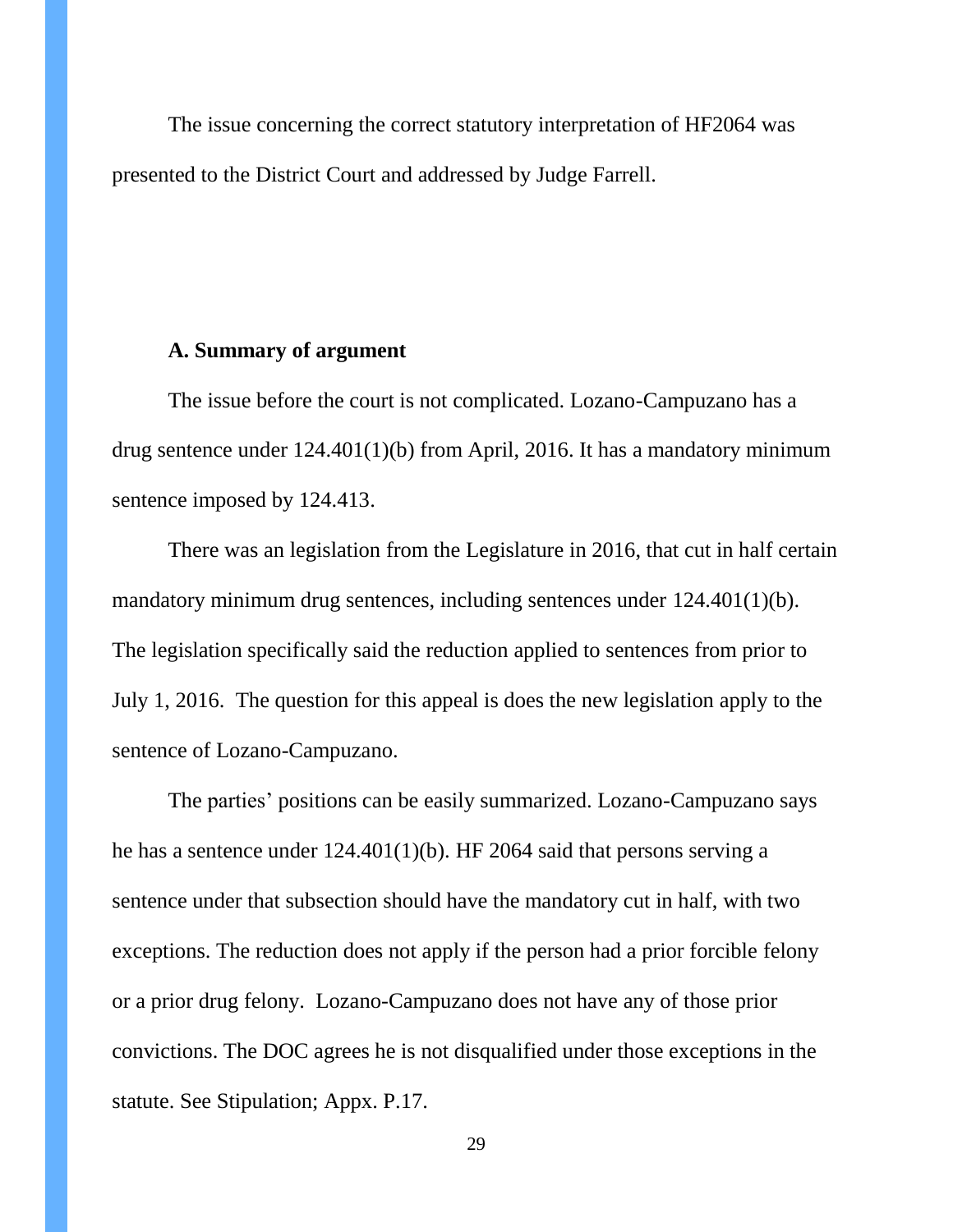Lozano-Campuzano asserts his mandatory sentence should be cut in half.

The State argues that Lozano-Campuzano does not have a sentence under  $124.401(1)(b)$ . Rather, he has a sentence under  $124.401(1)(e)$ . That, says the State, is a sentence that is not affected by the 2016 Legislation.

The District Court found the State's argument to be more persuasive.

### **B. General principals of Statutory Construction**

This case is all about construing House file 2064. That requires the Court to engage in statutory construction. Several general principles should be understood and recognized before specific arguments are made. Most of these principles were recognized by Judge Farrell.

As a general matter, Court decisions are full of the statement that the "goal" of statutory construction is to determine legislative intent" State v. Tarbox 739 N.W 2d 850 (Iowa 2007).

However, a Court, as an initial matter, must look at the actual language of the statute. If the statute is clear, free of ambiguity, there is no need to go any further. Kruck v. Needles, 259 Iowa 470, 476, 144 N.W.2d 296, 300 (1966); State v. Snyder*,* 634 N.W.2d 613, 615 (Iowa 2001).

In this particular case, the first step in the analysis will be whether the statute is ambiguous. State v. Iowa District Court, 889 N.W. 2d 467,471 (Iowa 2017).

30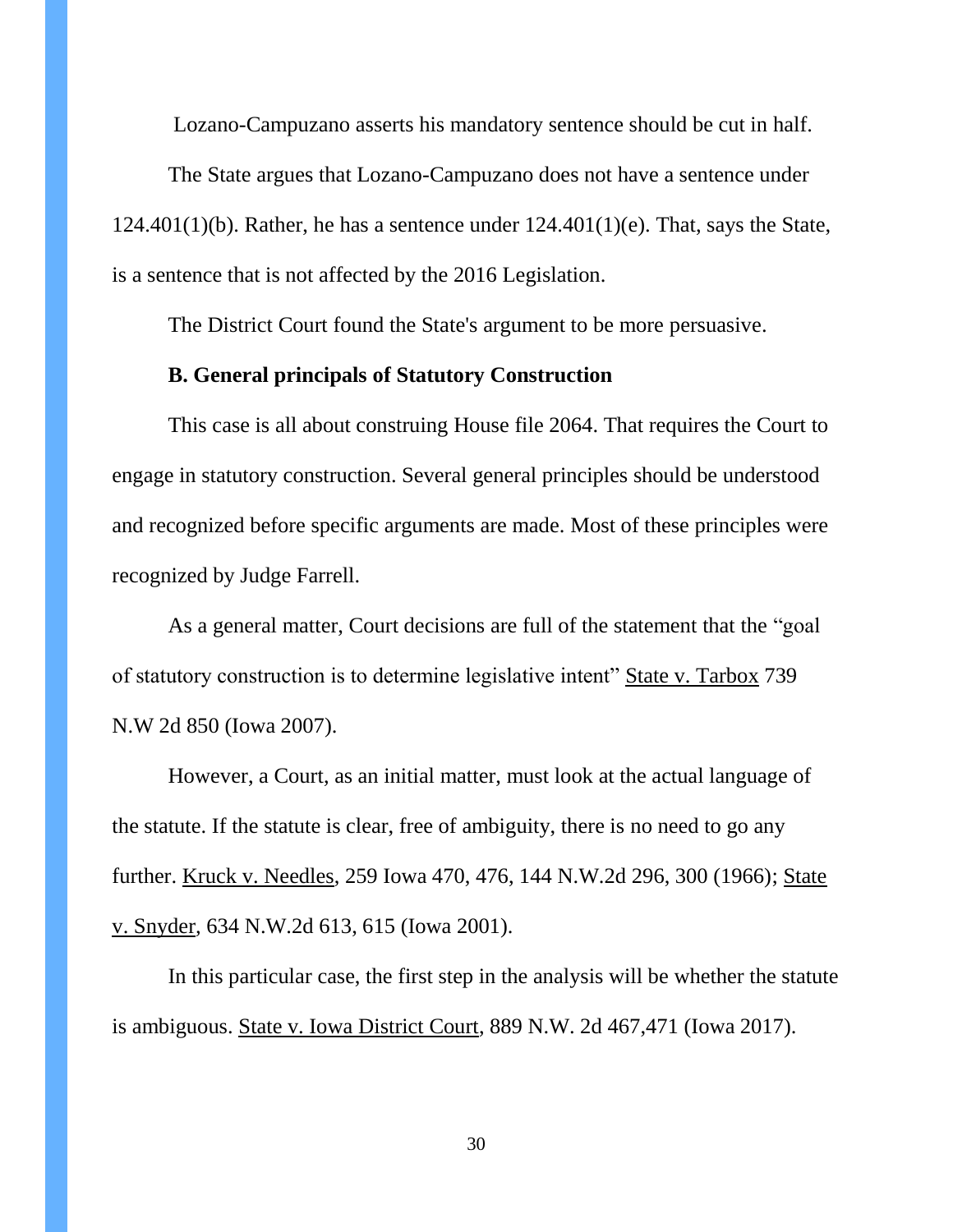Whether something is ambiguous in turn is determined by looking at the language of the statute. If the statute is unambiguous then it will be enforced. The Iowa Supreme Court has repeatedly stated that a statute is ambiguous "if reasonable minds could differ or be uncertain as to the meaning of the statute" Mall Real Estate L.L.C. v. City of Hamburg, 818 N.W. 2d 190,198 (Iowa 2012). Here is what the Supreme Court said in Office of Consumer Advocate v. Iowa

Utilities Bd., 744 N.W.2d 640, 643–44 (Iowa,2008):

When a statute or rule is plain and its meaning is clear, the rules of statutory construction do not permit courts to search for meaning beyond its express terms. *State v. Snyder,* 634 N.W.2d 613, 615 (Iowa 2001). Courts generally presume words contained in a statute or rule are used in their ordinary and usual sense with the meaning commonly attributed to them. *Am. Home Prods. Corp. v. Iowa State Bd. of Tax Review,* 302 N.W.2d 140, 142–43 (Iowa 1981). Moreover, courts construe a term according to its accepted usage when a statute does not define it. *Id.* Courts only resort to rules of statutory construction when the explicit terms of a statute or rule are ambiguous. *City of Waukee v. City Dev. Bd.,* 590 N.W.2d 712, 717 (Iowa 1999). A statute or rule is ambiguous if reasonable minds could differ or be uncertain as to the meaning of the statute. *Carolan v. Hill,* 553 N.W.2d 882, 887 (Iowa 1996). Office of Consumer Advocate v. Iowa Utilities Bd., 744 N.W.2d 640, 643–44 (Iowa 2008)

If the statute is found to be ambiguous then the rules of statutory

construction and interpretation would apply. Holiday Inns Franchising Inc v.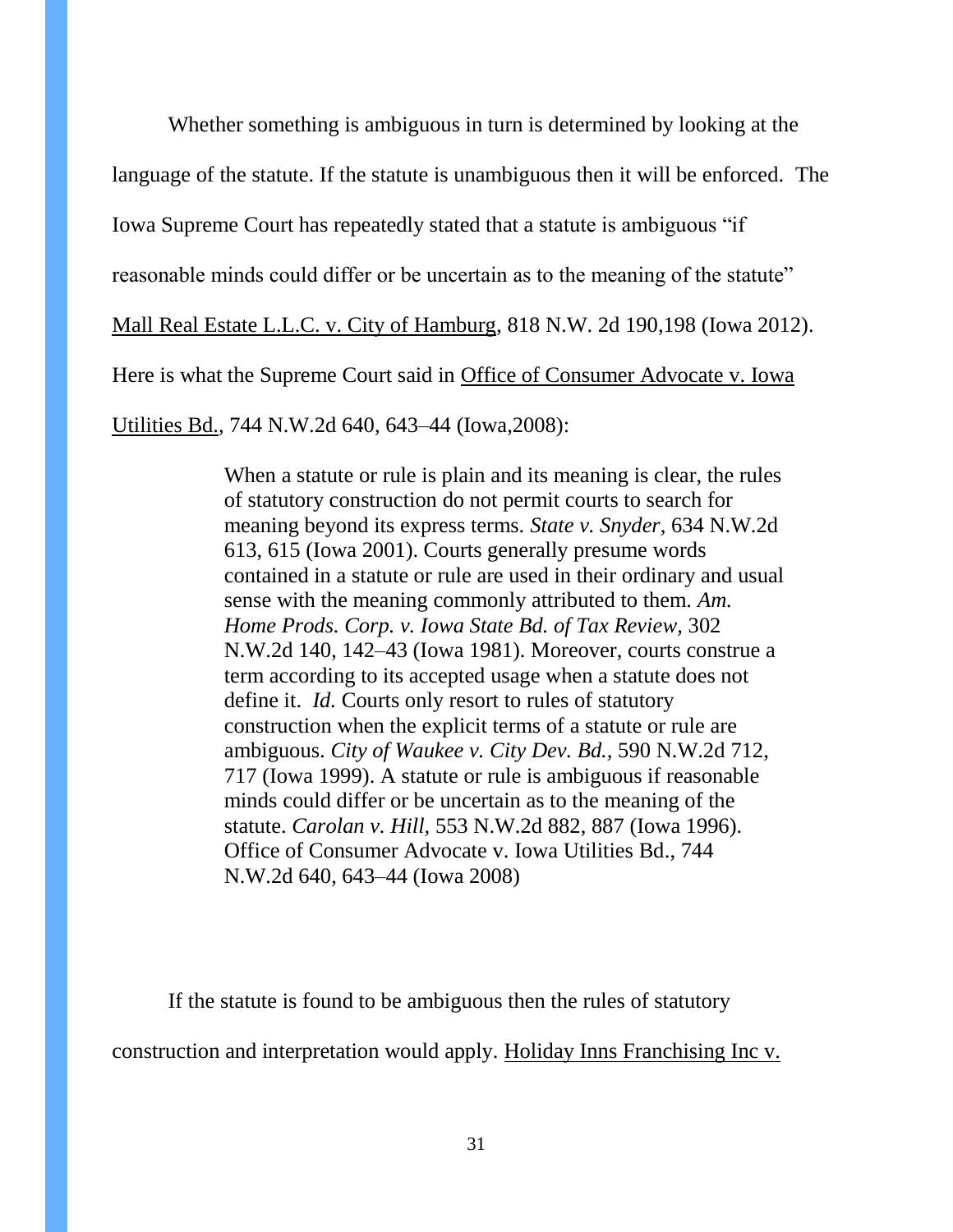Branstad, 537 NW2d 724, 728 (Iowa 1995) Those rules are found in various court decisions and are also articulated in Iowa Code Section 4.6.

A major considerations identified at least in part Section 4.6 is the "object of the legislation". This has sometimes been referred to as the "spirit" of the statute. Holiday Inns Franchising Inc v. Branstad, 537 NW2d 724, 728 (Iowa 1995)

> Legislative intent is ascertained not only from the language used but also from "the statute's 'subject matter, the object sought to be accomplished, the purpose to be served, underlying policies, remedies provided, and the consequences of the various interpretations.' State v. McCullah, 787 N.W.2d 90, 94–95 (Iowa 2010)

When the question is the construction of a criminal statute, the overriding principle is the recognition that criminal statutes are strictly construed with doubts resolved in the accused favor. State v. Tarbox 739 N.W. 2d 850, 853 (Iowa 2007); State v. Hagen, 840 N.W. 2d 140,146 (Iowa 2013).

Finally as Judge Farrell pointed out, any construction that results in an absurd result should be disfavored. "It is universally accepted that where statutory terms are ambiguous, courts should interpret the statute in a reasonable fashion to avoid absurd results." Brakke v. Iowa Department of Natural Resources, 897 N.W.2d 522, 534 (Iowa, 2017)

**C. The reduction in the mandatory sentence required by House file 2054 should apply to Lozano-Campuzano as the statute is not ambiguous.**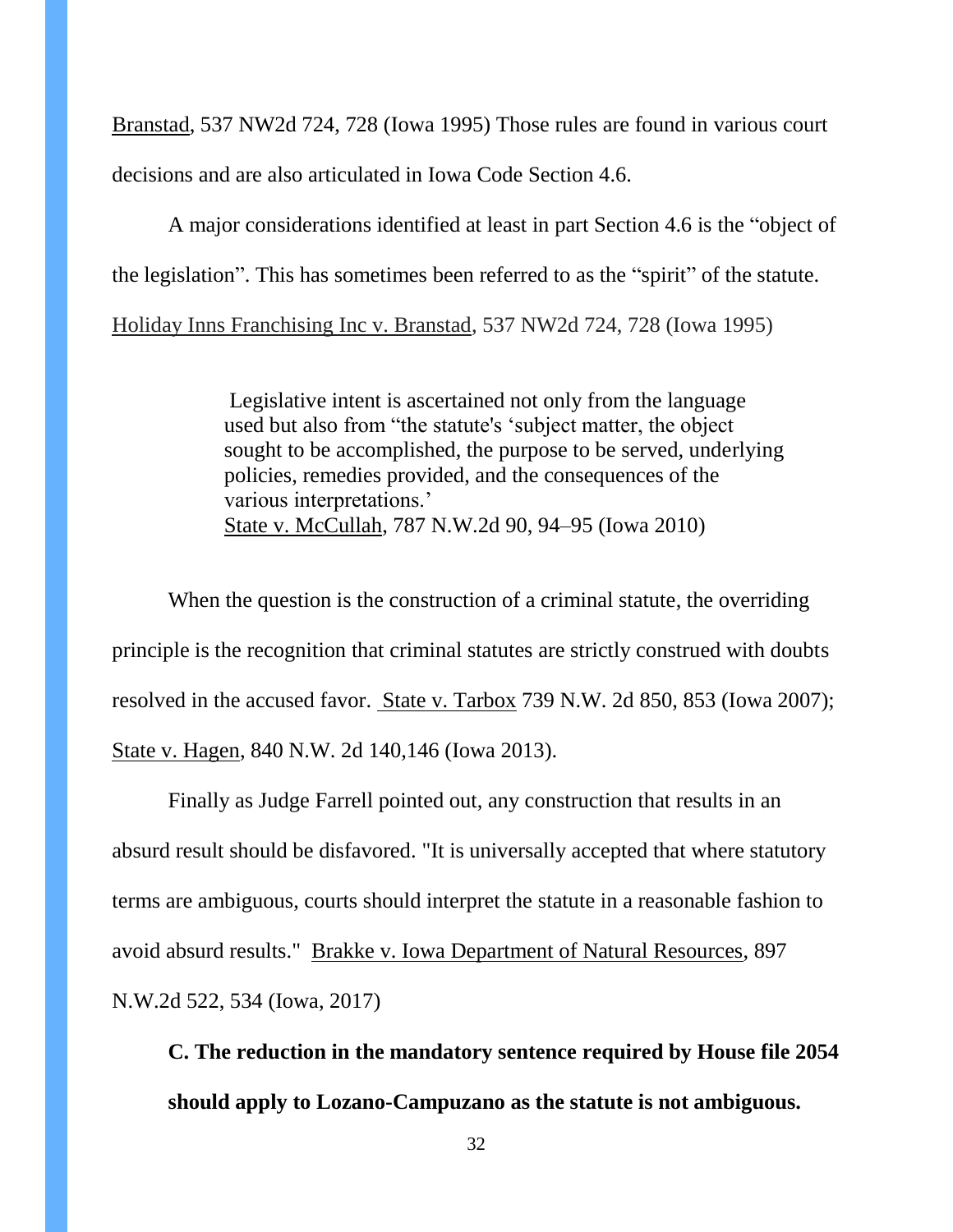The first step in determining statutory interpretation is to decide whether the statute is ambiguous. If the plain language of the statute is sufficient, that is it. Only if reasonable minds could differ or are uncertain as to the meaning of the statute do you have to even get to statutory construction.

In this case, the Legislature in HF 2064 provided as follows:

Effective July 1, 2016, and notwithstanding section 124.413, a person whose sentence commenced prior to July 1, 2016, for a conviction under section 124.401, subsection 1, paragraph  $\mathcal{B}$ , who has not previously been convicted of a forcible felony, and who does not have a prior conviction under section 124.401, subsection 1, paragraph "a", "b", or "c", shall first be eligible for parole or work release after the person has served one-half of the minimum term of confinement prescribed in section 124.413.

This provision now appears in the Code as 901.12(1).

The statute unambiguous provides that persons previously convicted of either 124.401(1)(b) or (c) should have the mandatory under 124.413 cut in half. There were only two exceptions. Did the defendant have  $(1)(a)$  prior forcible felony or (2) a prior drug felony under  $124.401(1)(a)$ , (b), or (c)?

This statute is not ambiguous. The only question should be whether he was sentenced under 124.401(1)(b). He was. He was sentenced under 1(b) and that sentence was enhanced. He still was sentenced under (1)(b).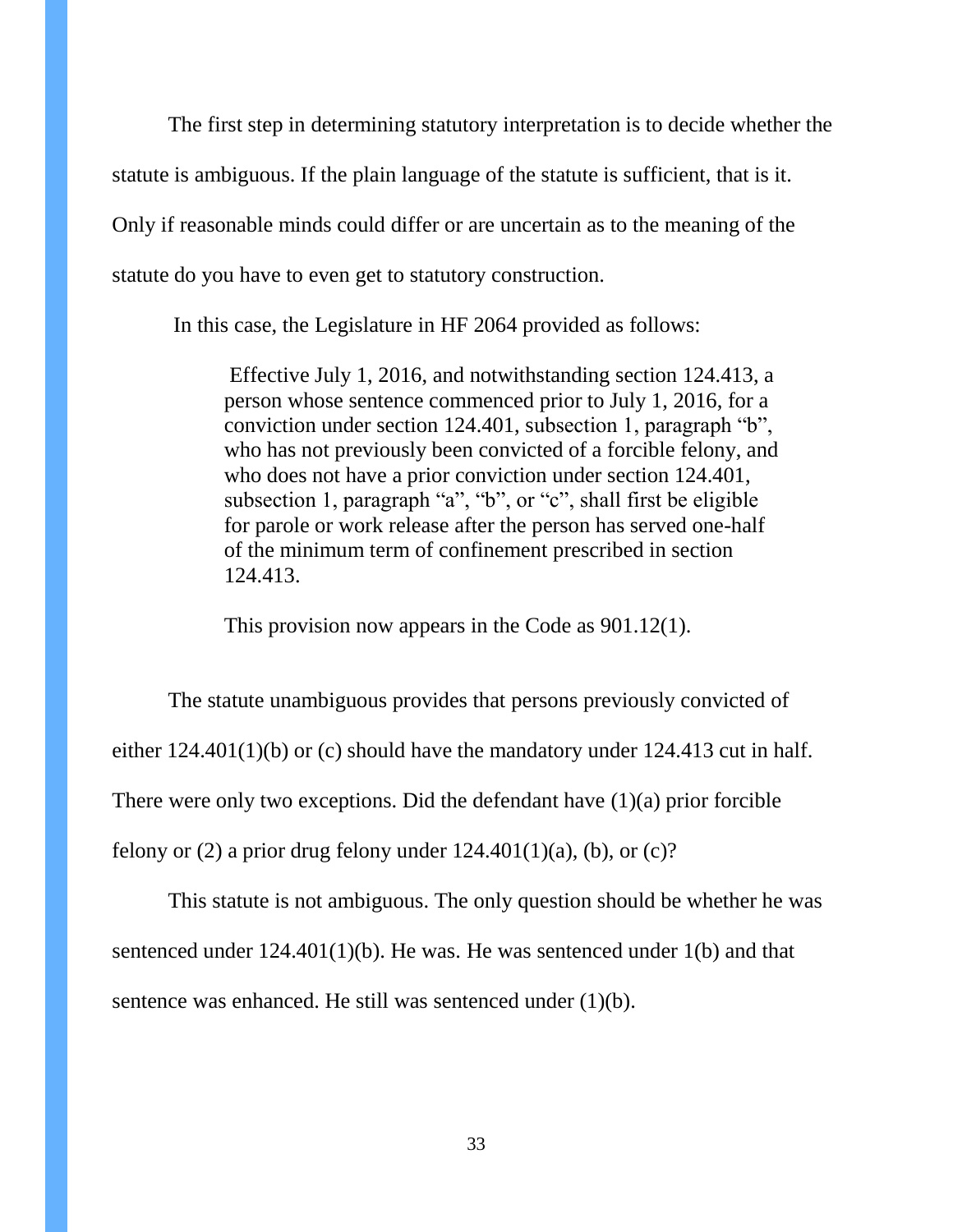The parties agree that neither exclusion applies in the statute applies.

Therefore, Lozano-Campuzano should have his mandatory minimum sentence cut in half.

The State's argument, which to some extent was accepted by Judge Farrell is that Lozano does not really have a sentence under 124.401 (1)(b). Instead he has a sentence under 124.401(1)(e).

If you look at the Sentencing Order however the reality is apparent. Lozano was sentenced for a violation of  $124.401(1)(b)(7)$ . That was the drug offense he was convicted for. The conviction and sentence under  $124.401(1)(b)$  however was enhanced from the regular 25 year sentence, because of the fact that there was a firearm in the vicinity.

One is reminded of other sections in the Code where a sentence or even a category of sentences can be enhanced. The usual sentence for a Class D Felony is an indeterminate term not to exceed five years. That length of sentence however can be enhanced if the person is a habitual offender, a person with two prior felonies. See Section 902.8. Under those circumstances the sentence for a Class D Felony is 15 years.<sup>6</sup>

What is important is that just because the sentence for D Felony has been enhanced, the sentence is still for a D Felony. An example is found in looking a

 $\overline{a}$ 

 $6$  The same of course would be true for a C Felony as well. The normal sentence for a C Felony is 10 years. As a habitual however the penalty for a C Felony is 15 years.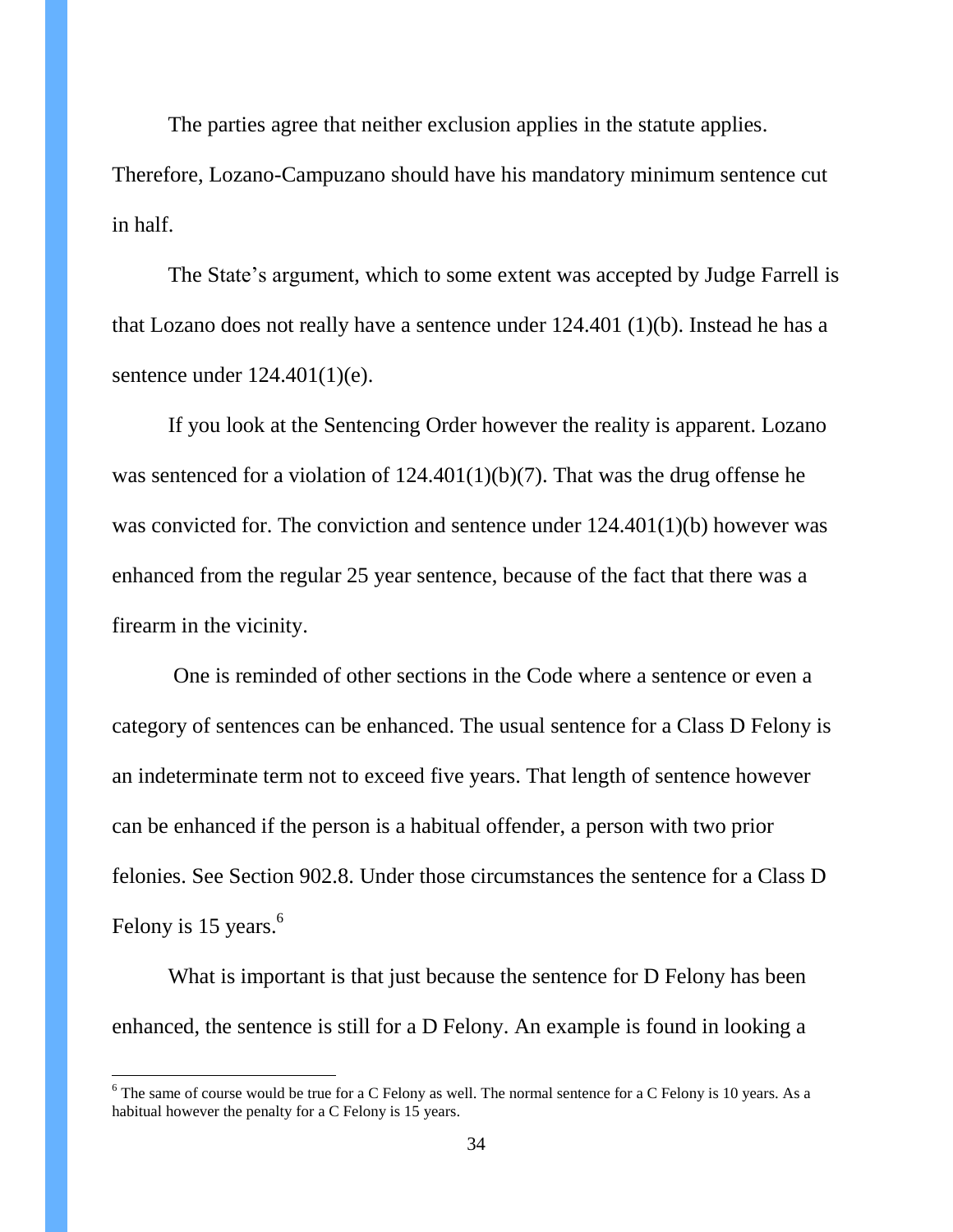903B, the Chapter discussing "special sentences" of certain sex offenders. In determining whether someone has a Special Sentence of 10 years or lifetime, the question is whether someone has a Class C or higher. A D felon, enhanced to 15 years is still a Class D Felony. The person would get only a ten year special sentence.

The lesson here is that enhancement of the sentence does not change the fact that the person was sentenced as a D Felon or as a person with the B felony under  $124.401(1)(b)$ .

## **D. General Legislative intent favors Lozano-Campuzano**

All statutory construction on some level comes down to the interpretation of legislative intent. In this case, the 2016 legislation, HF 2064 was all about reducing mandatory minimum sentences. The Legislature made clear its intent to reduce drug sentences imposed under Section 124.413(1). When interpreting the legislation, the Court should give the reading that is consistent with the overall legislative intent to reduce drug offenses under those drug offenses.

The overall intent of HF2064 was to reduce mandatory minimum sentences for drug offenses. That can be thought of as essentially the "spirit" of the legislative enactments in 2016 and 2017. This spirit appears to some extent in the mandatory minimums changes for drug offenses nationally. Those changes nationally resulted in the first step in a comprehensive federal sentencing reform

35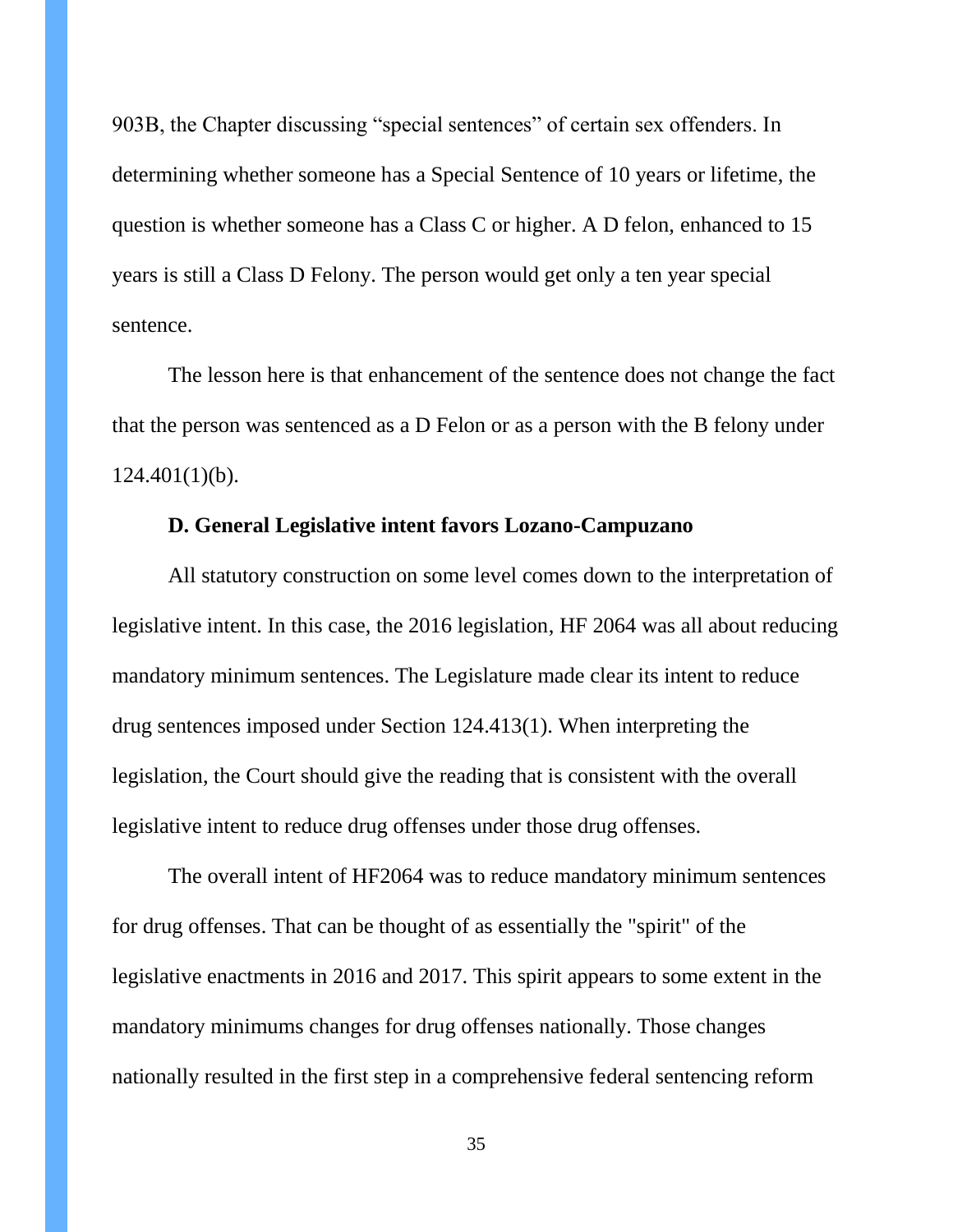which took place in the otherwise deadlocked United States Congress in late 2018. See 128 Yale Law Journal Forum, "The Effort to Reform the Federal Criminal Justice System" (available at [https://www.yalelawjournal.org/forum/the-effort-to](https://www.yalelawjournal.org/forum/the-effort-to-reform-the-federal-criminal-justice-system)[reform-the-federal-criminal-justice-system](https://www.yalelawjournal.org/forum/the-effort-to-reform-the-federal-criminal-justice-system).

**E. The States argument for an additional exception for enhancement under (1)(e) should be rejected, based on the fact that the two exceptions are already identified.**

There is a Rule of construction with the fancy name of "*expressio unius est exclusio alterious*.‖

As the Iowa Supreme Court said, "this rule recognizes that legislative intent is expressed by omission as well as by inclusion and the expressed mention of one thing implies the exclusion of others not so mentioned." Kucera v. Baldazo, 745 N.W. 2d 481, 487 (Iowa, 2008)

The Legislature in HF 2064 identified the two exceptions they wanted to make as to retroactive application of the reduction in drug minimum sentences. They identified the two disqualifications for individuals with sentences under (1)(b). A construction that adds a third exclusion runs contrary to this particular statutory construction argument.

**F. Under the rule of "lenity," the Court should adopt Defendant's interpretation of the statute.**

36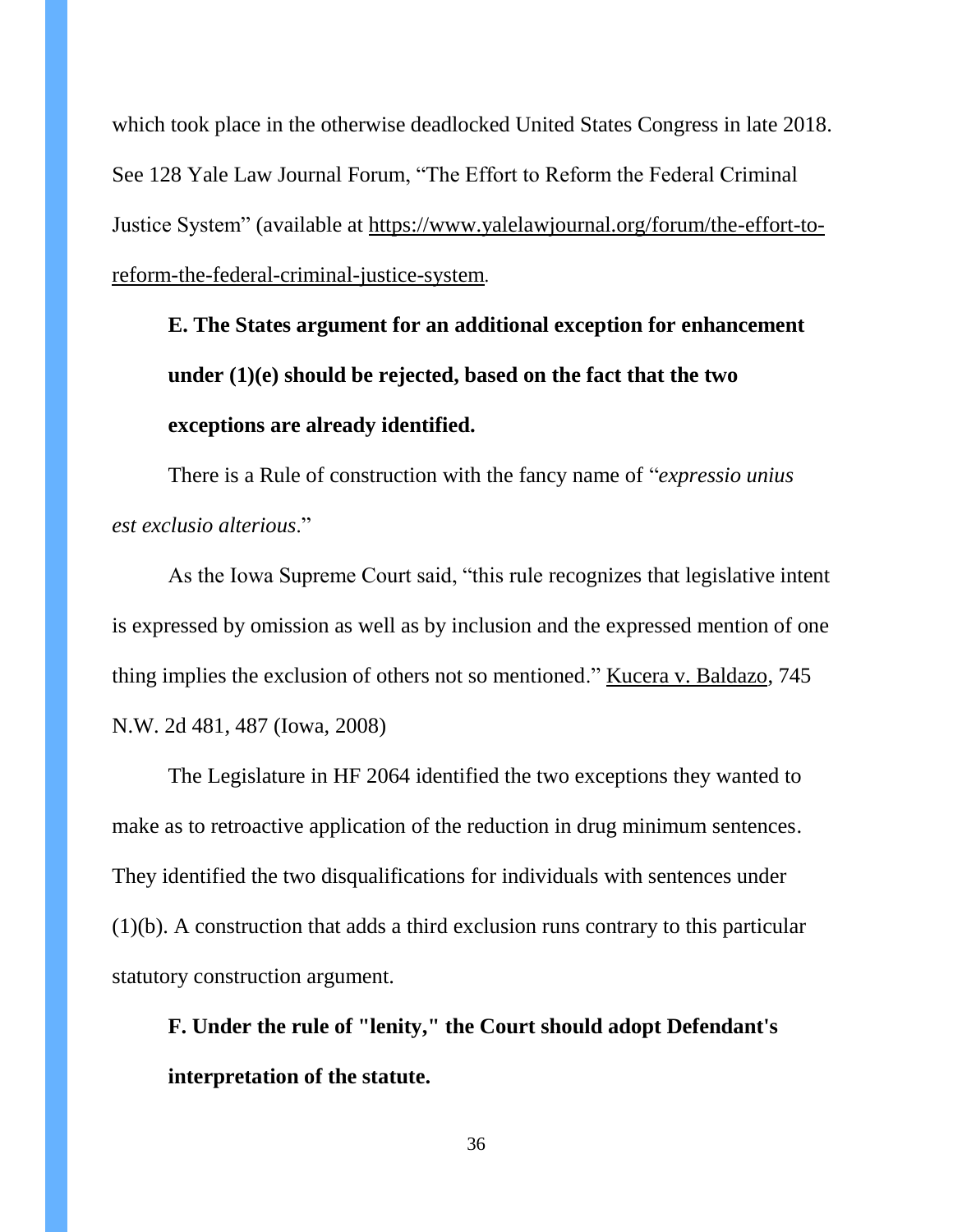HF 2064 is a criminal statute. Any ambiguity should be resolved in favor of

the Defendant. The Iowa Supreme Court has said

We construe criminal statutes strictly and resolve doubts in favor of the accused. State v. Lindell*,* 828 N.W. 2d 1, 12 (Iowa 2013).

Here is what the Court said about that rule of construction in

State v. Hearn, 797 N.W.2d 577, 585 (Iowa 2011)

The rule of lenity requires that ambiguous statutes imposing criminal liability be strictly construed in favor of the defendant. Originally conceived to mitigate the extension of the death penalty to many criminal acts in England, the modern purposes of the rule of lenity include providing fair notice that conduct is subject to criminal sanction, preventing inconsistent and arbitrary enforcement of the criminal law, and promoting separation of powers by ensuring that crimes are created by the legislature, not the courts. *See* John Calvin Jefferies, Jr., *Legality, Vagueness, and the Construction of Penal Statutes,* 71 Va. L.Rev. 189, 198–201 (1985); *see also* Livingston Hall, *Strict or Liberal Construction of Penal Statutes,* 48 Harv. L.Rev. 748, 756–760 (1935). It is sometimes said that the rule of lenity is rooted in a "generic bias in favor of liberty," Dan M. Kahan, *Lenity and Federal Common Law Crimes,* 1994 Sup.Ct. Rev. 345, 349 (1994) [hereinafter Kahan], or, as Chief Justice John Marshall stated years ago, "the tenderness of the law for the rights of individuals," *United States v. Wiltberger,* 18 U.S. (5 Wheat.) 76, 95, 5 L.Ed. 37, 42 (1820). It has also been maintained that the rule of lenity is necessary to promote democratic responsiveness in the establishment of crimes. Zachary Price, *The Rule of Lenity as a Rule of Structure,* 72 Fordham L.Rev. 885, 922 (2004) [hereinafter Price].

State v. Hearn, 797 N.W.2d 577, 585 (Iowa,2011)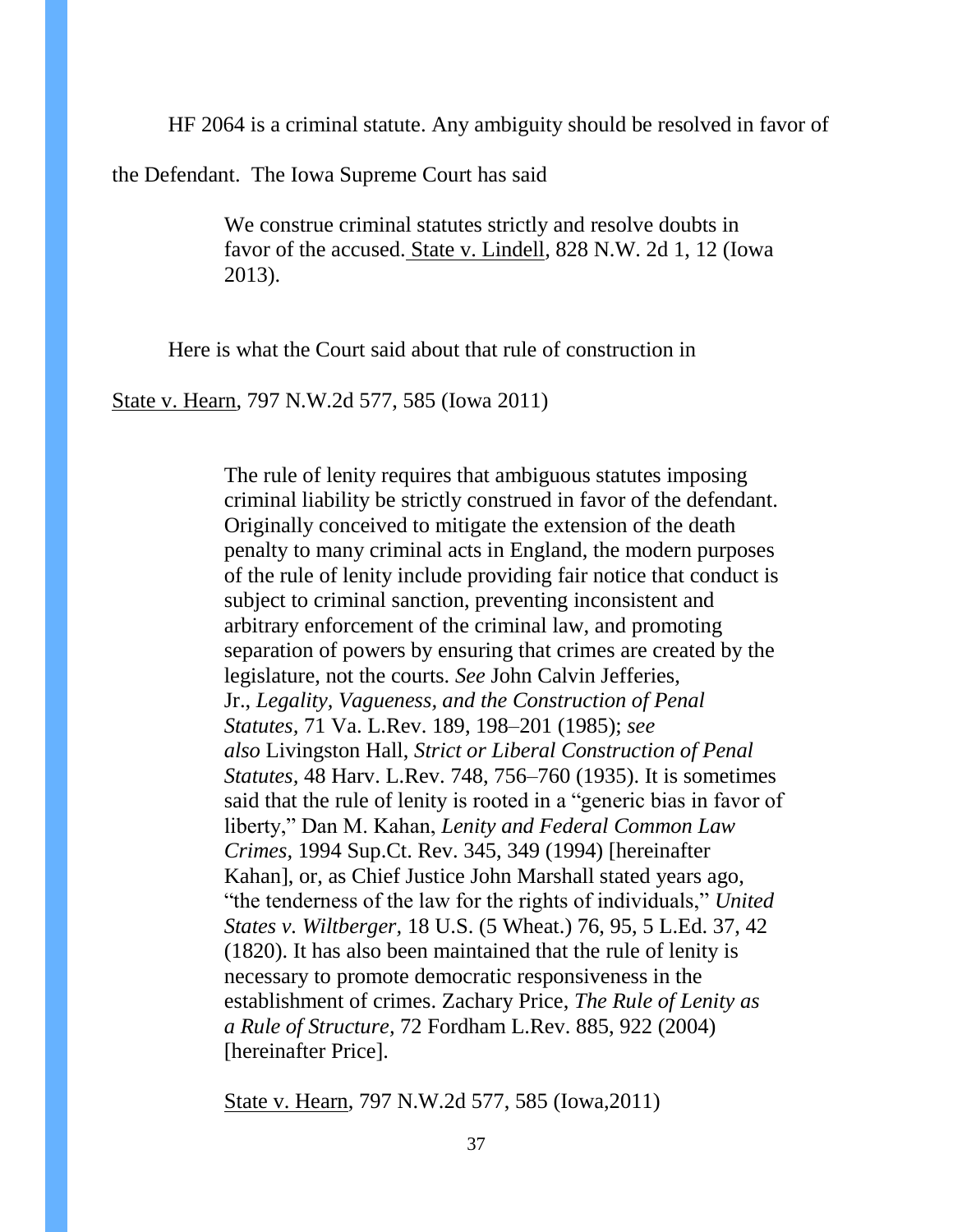Judge Farrell suggested there is ambiguity because Lozano-Campuzano was sentenced under both 1(b) and 1(e). Since this statute is a criminal sentencing statute, the rule of construction that favors resolving ambiguity in favor of the Defendant would apply.

## **G. Specific response to Judge Ferrell**

Judge Farrell identified a number of reasons why he concluded that the State's position should prevail despite the apparent logic he saw in Lozano-Campuzano's position. Here are the reasons that he identified as supporting the State's position.

### **Actual language used**

At page 8 of his ruling, Judge Farrell said the legislature did not "strike the inclusion of section "e" from section 124.413(1) at the time they changed the law." Judge Farrell thought that would have been where they would have struck section "e" if they meant to do that. Ruling p. 8; Appx. p.49.

## **Response**

In HF 2064 the Section making the reduction retroactive was Section 7 of the bill. This section now appears as 901.12. In the language of that section omitted subsection "e."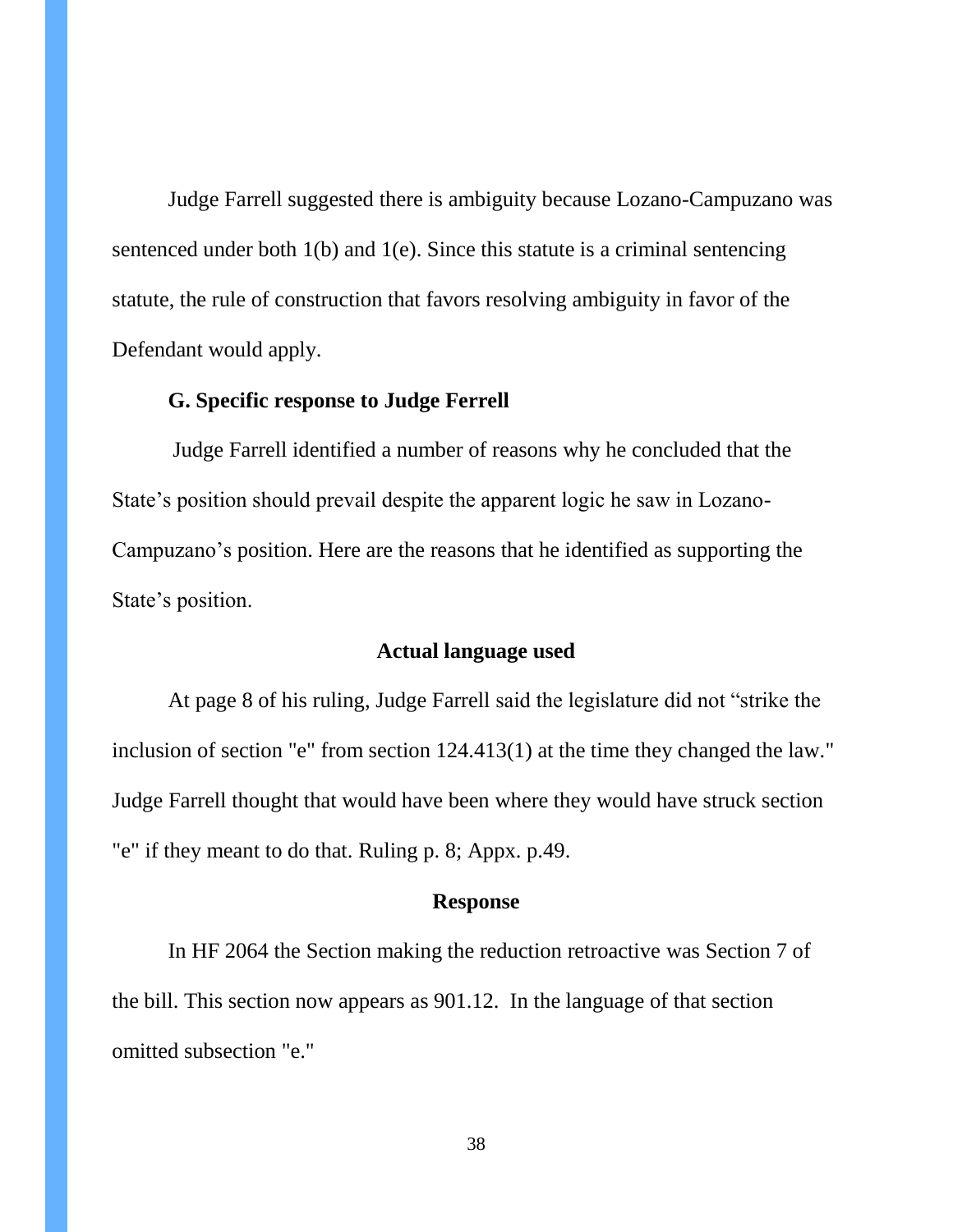Moreover the legislation did not intend to eliminate the enhancement under "e" from all prior mandatory minimum sentences. The reduction was not available for someone already sentenced who had either a prior drug felony or a prior forcible felony.

#### **Absurd result**

One of those reasons supporting the State's position, as set out at page 9, was that Judge Farrell found the Defendant's argument would lead to "an absurd" result." Specifically, the judge found that under the Lozano-Campuzano's argument, defendants with enhanced B and C felonies would get the one-half reduction, but defendants with enhanced D felonies or aggravated misdemeanors under 124.401(d), would not get the reduction. Ruling p. 9; Appx. p.50.

### **Response**

There is a real problem with Judge Farrell's analysis. Section 124.413, as it currently exists and as it existed in 2015, is the section that imposes the one-third mandatory for drug offenses. It is that one-third mandatory from which all other reductions to mandatories flow. That mandatory is then subject to any enhancements under "e" and "f."

The 1/3 mandatory under 124.413, however, **does not apply at all** to subsection "d," where the D felony and aggravated misdemeanor drug offenses are found. There is no mandatory minimum sentence for those D felonies and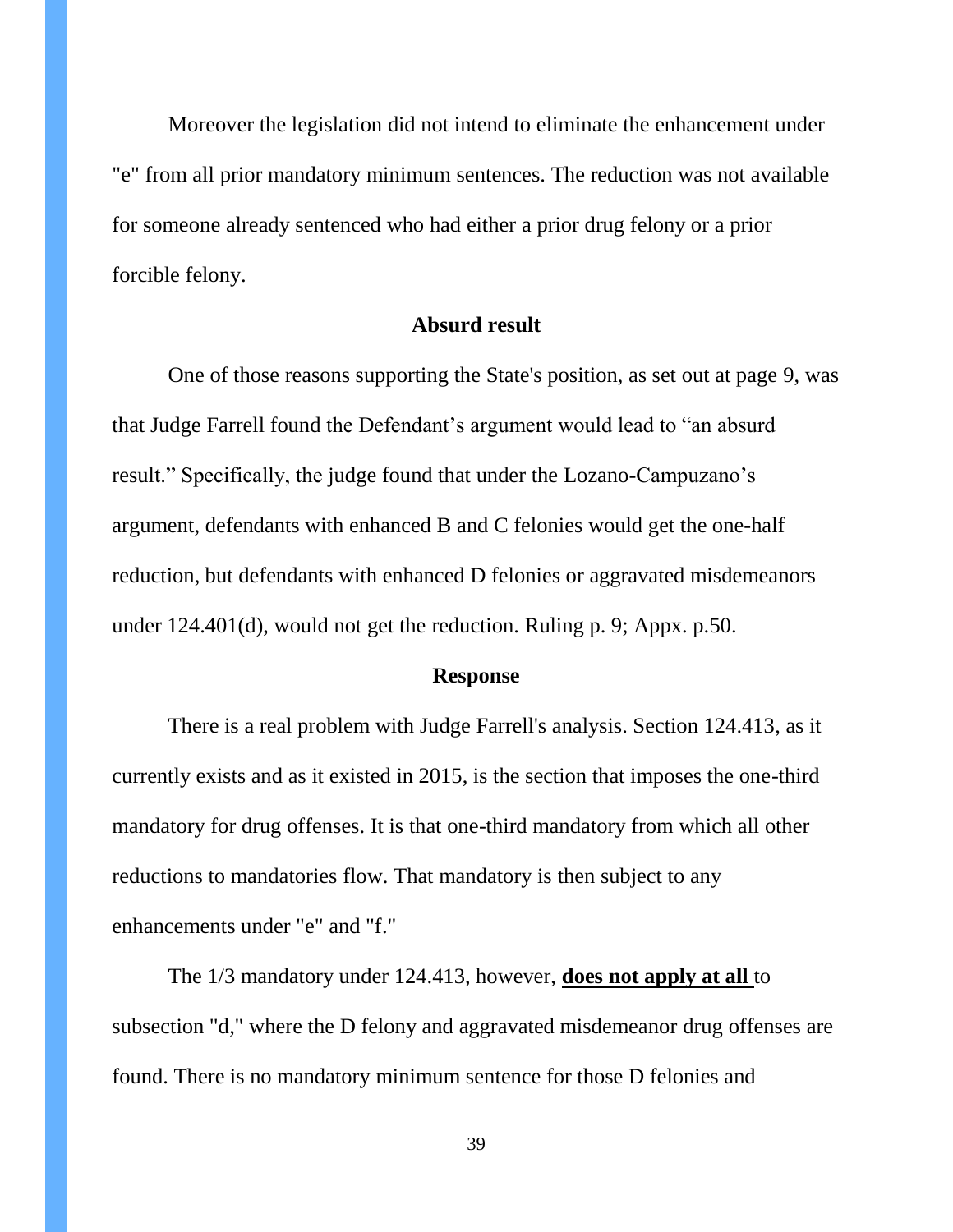aggravated misdemeanors. That is true whether those sentences are enhanced by subsections "e" of "f." For that reason, the absurd result identified by the Court does not exist.

#### **The State's position, adopted by Judge Farrell, now leads to an absurd result**

If anything, the interpretation from the State produces an absurd result. In 2017, the legislature expressed a clear intent to do away with mandatory minimum sentences for those people convicted of the C felonies under subsection 1(c). Judge Farrell, in the ruling in this case, noted that at page 10. Ruling p. 10; Appx. p. 51. The State's theory as applied to Lozano-Campuzano, is that someone sentenced under subsection "b" and "e" gets his mandatory sentence under "e."

This would lead to the conclusion that someone currently sentenced for a C felony, which had been enhanced by a firearm, would still have a mandatory minimum sentence. This would be the case even after the legislature clearly intended to eliminate all mandatory minimum sentences for all C drug felonies.

By this same analysis persons with the D felony, enhanced by  $(1)(e)$  have that mandatory minimum sentence, even though "d" does not appear in 124.413.

This State's interpretation in this case is contrary to the clear legislative intent, leading to an absurd result.

### **H. Let us keep it simple**

40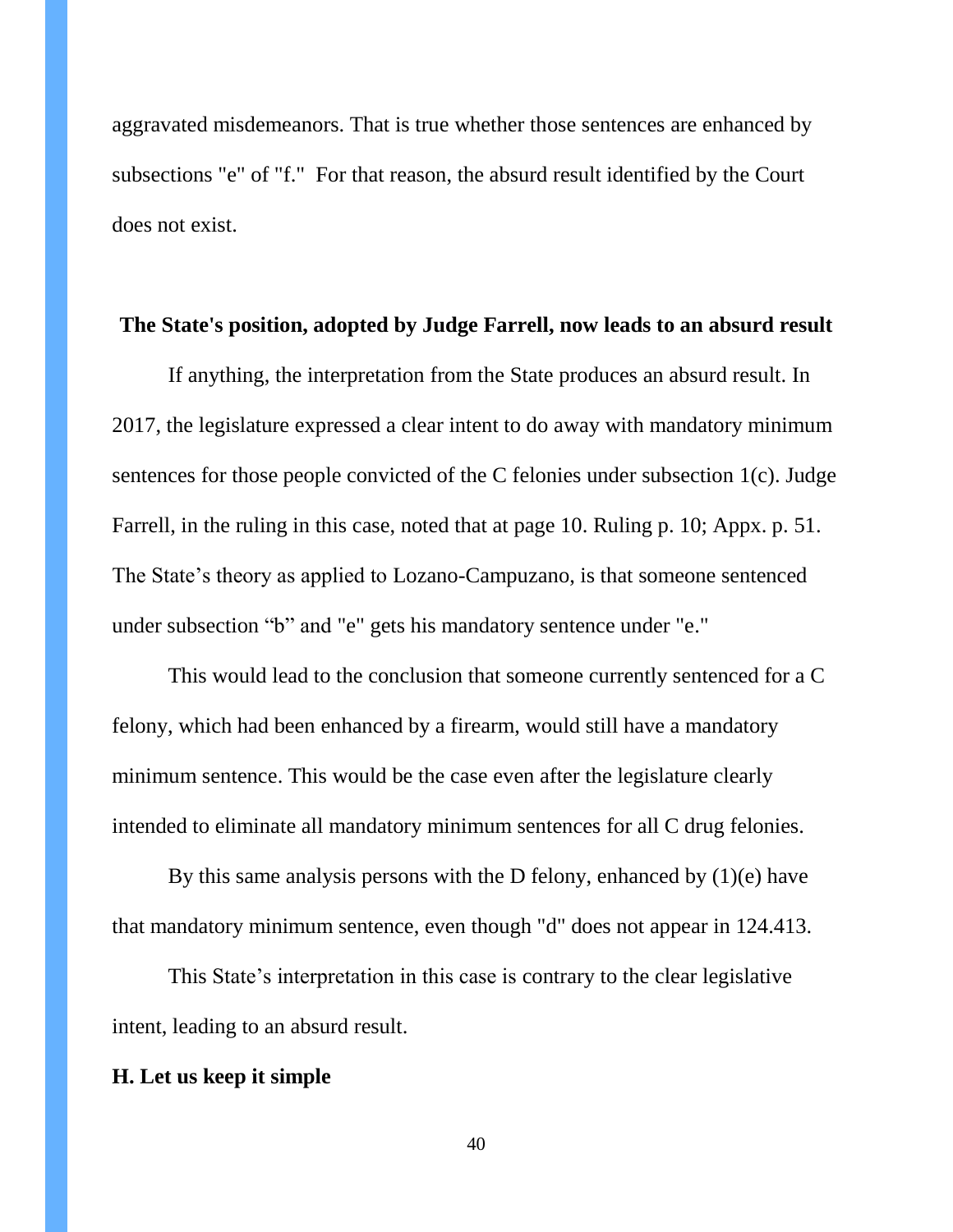Maybe we have all been approaching this from the wrong direction. Maybe the simplest approach is best.

Everybody agrees that subsection "e" is not a standalone charge. It is simply an enhancement. It doubles whatever you get under the "a," "b," "c," or "d" provisions.

That doubling applies to the maximum sentence and to whatever mandatory sentence you got under "a," "b," "c," or "d." If you are sentenced to a 25 year sentence with a 2/9 mandatory, under "e" that entire thing is doubled. The 5.5 year minimum is doubled to 11 years. Essentially, the mandatory sentence is doubled just like the maximum sentence.

At the same time, if there is no mandatory, when that number you get when it is doubled is still zero. The mandatory minimum sentence for the C felony is now 0. When doubled under "e" you still get 0.

Doubling gets you zero if no mandatory sentence is given.

Lozano got a 25 year sentence with a 2/9 mandatory. HF2064 cut that in half. That calculation gives a mandatory minimum and a maximum. Both of the lengths of those sentences are then doubled by "e." (None of this considers the additional effect of earned time.)

The end result, however, is that Lozano is due to have his minimum sentence end by around October 10, 2018.

41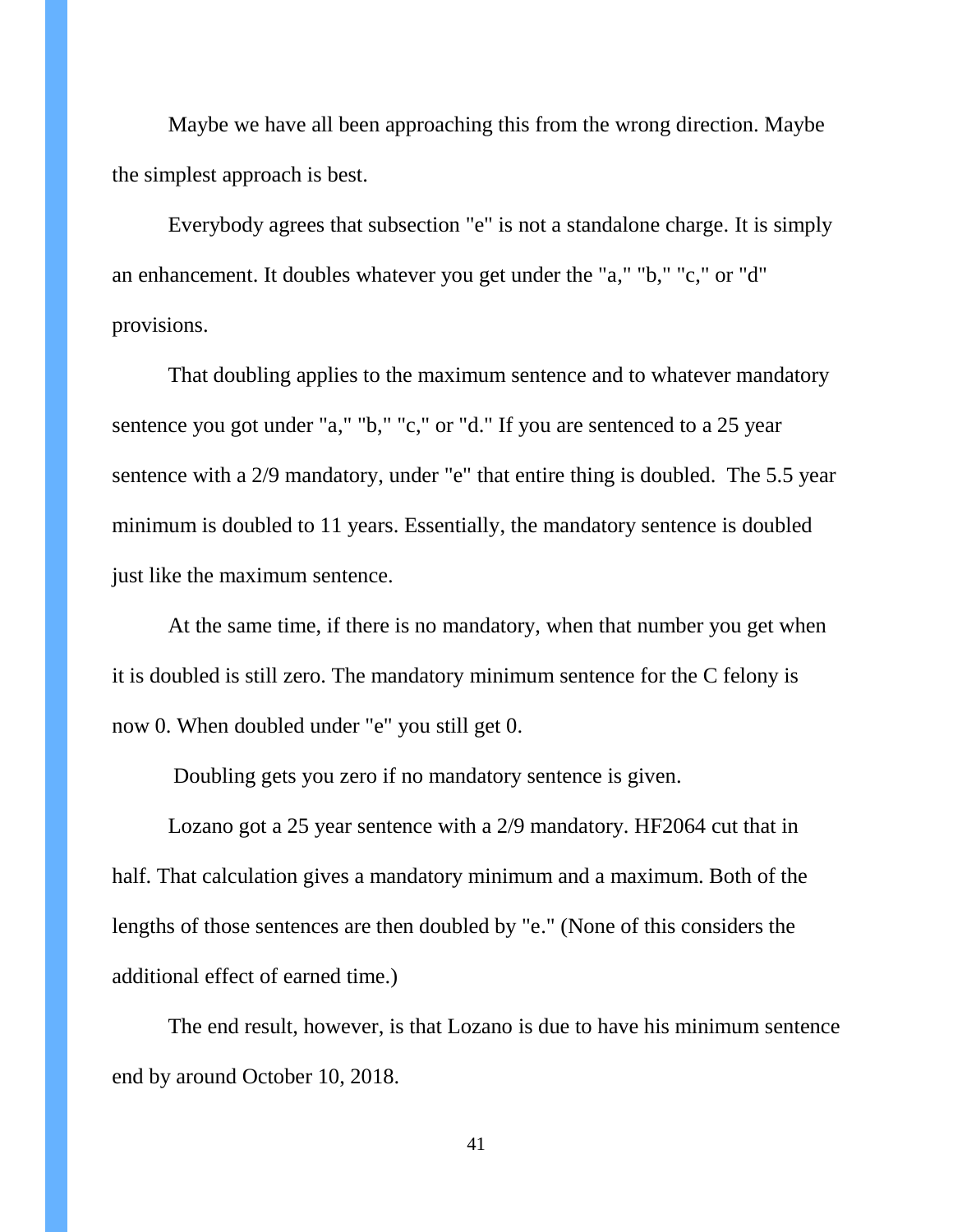#### **CONCLUSION**

This appeal presents an issue of statutory construction. Lozano-Campuzano was sentenced in April, 2016. He was sentenced under 124.401(1)(b) and given a mandatory minimum sentence.

In 2016, the Legislature enacted a statute, HF 2064, which went into effect on July 1, 2016. That statute specifically said it applied retroactively to persons already sentenced. The new legislation cut in half a good number of the mandatory minimum sentences imposed under 124.401(1). The legislature said the new statute should apply retroactively to convictions under 124.401(1)(b). They set out two exceptions where the reduction would not apply.

The State and the lower court agreed that neither of the exceptions applied to Lozano-Campuzano.

The statute is unambiguous. This Court should direct the IDOC to give him that further reduction in sentence required by the new statute.

Even it the rules of construction are considered this Court should find the new statute does apply to Lozano-Campuzano. The Iowa Department of Corrections should reduce his mandatory minimum sentence by one half.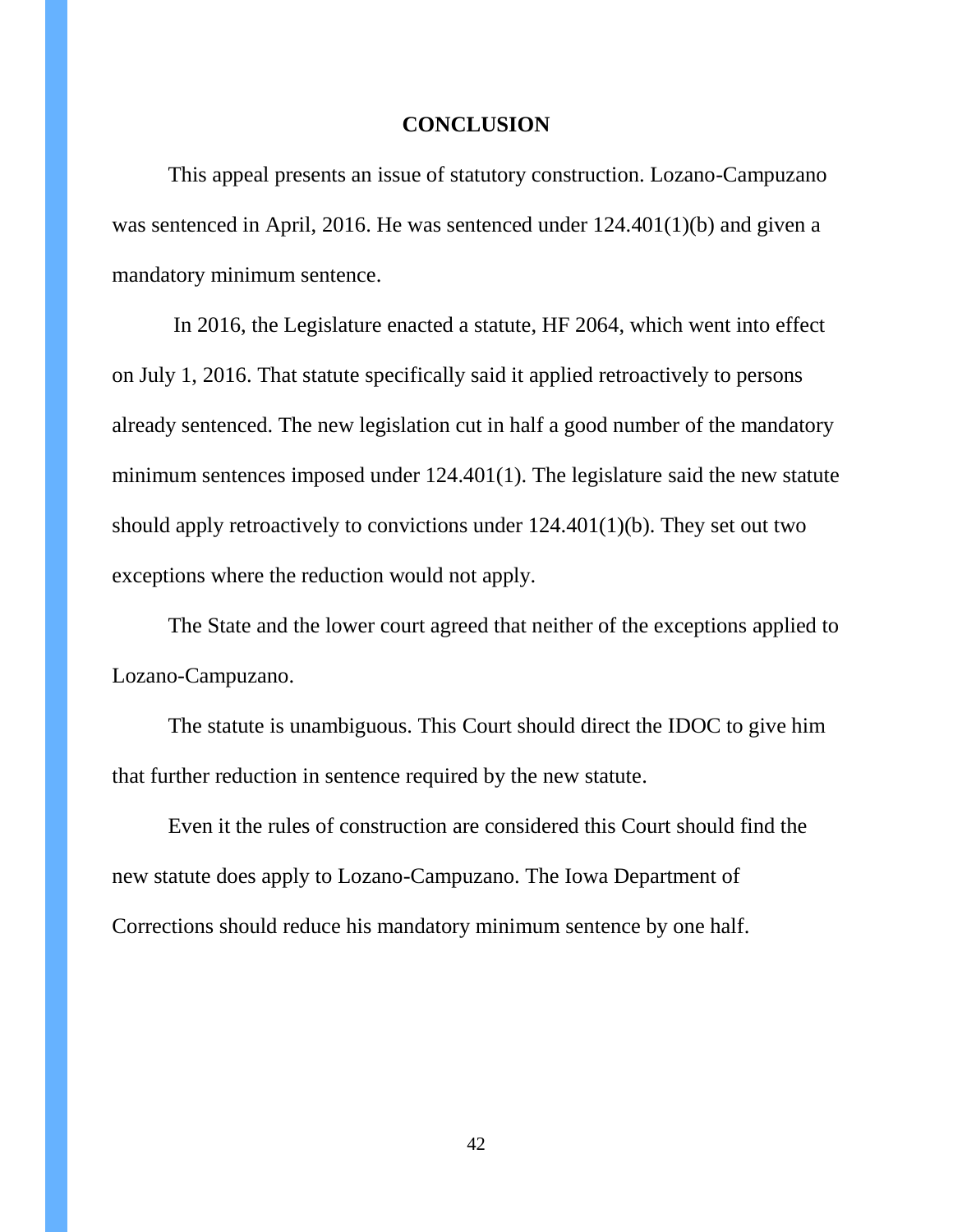# RESPECTFULLY SUBMITTED,

/s/ Philip B. Mears PHILIP B. MEARS

MEARS LAW OFFICE 209 E. Washington Street Paul-Helen Building, Suite 203 Iowa City, Iowa 52240 (319) 351-4363 Office (319) 351-7911 Fax philmears@mearslawoffice.com AT0005330

ATTORNEY FOR APPELLEE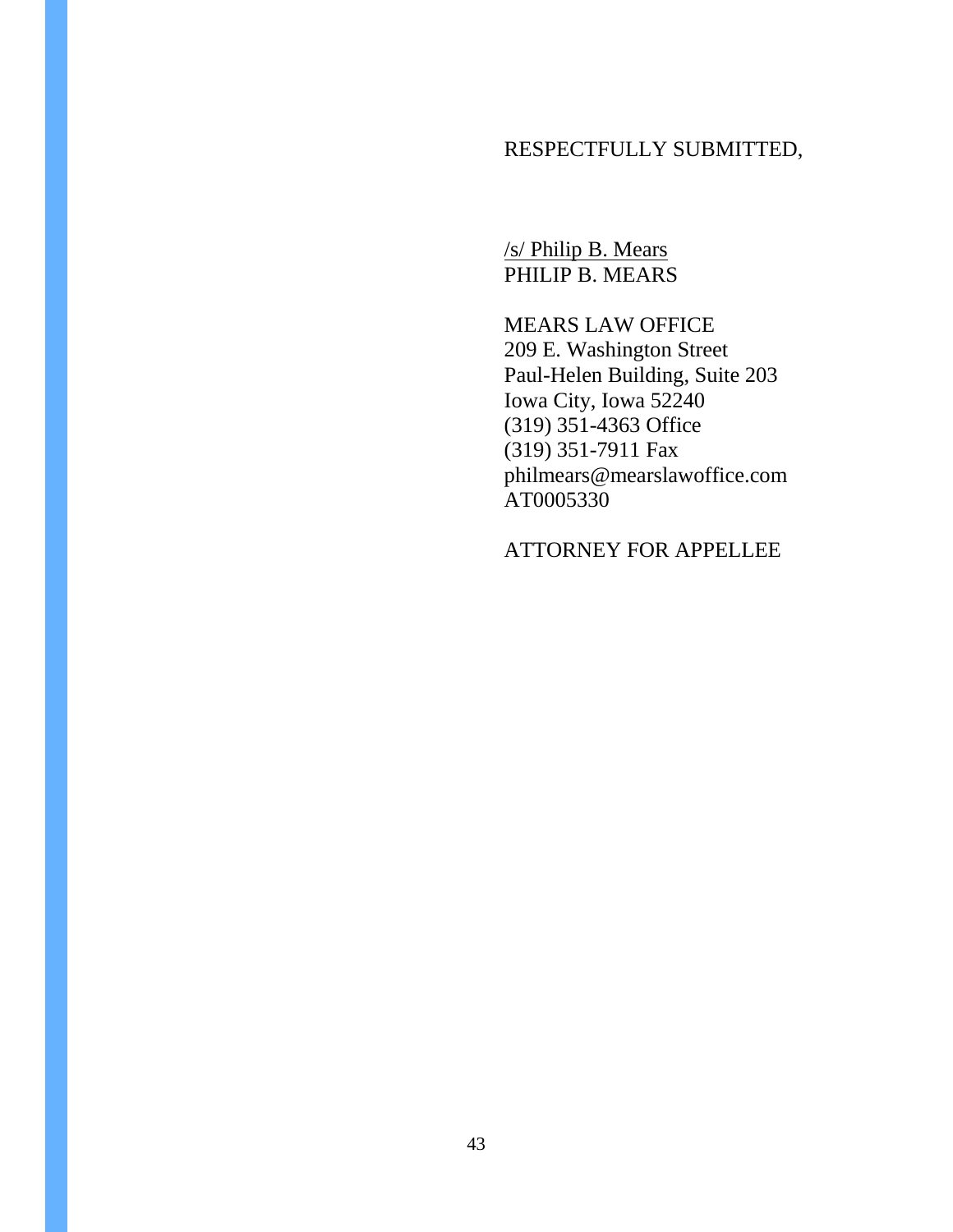## **REQUEST TO BE HEARD IN ORAL ARGUMENT**

The Appellant hereby requests to be heard in oral argument in connection with this appeal.

## RESPECTFULLY SUBMITTED,

/s/ Philip B. Mears PHILIP B. MEARS

MEARS LAW OFFICE 209 E. Washington Street Paul-Helen Building, Suite 203 Iowa City, Iowa 52240 (319) 351-4363 Office (319) 351-7911 Fax philmears@mearslawoffice.com AT0005330

ATTORNEY FOR APPELLANT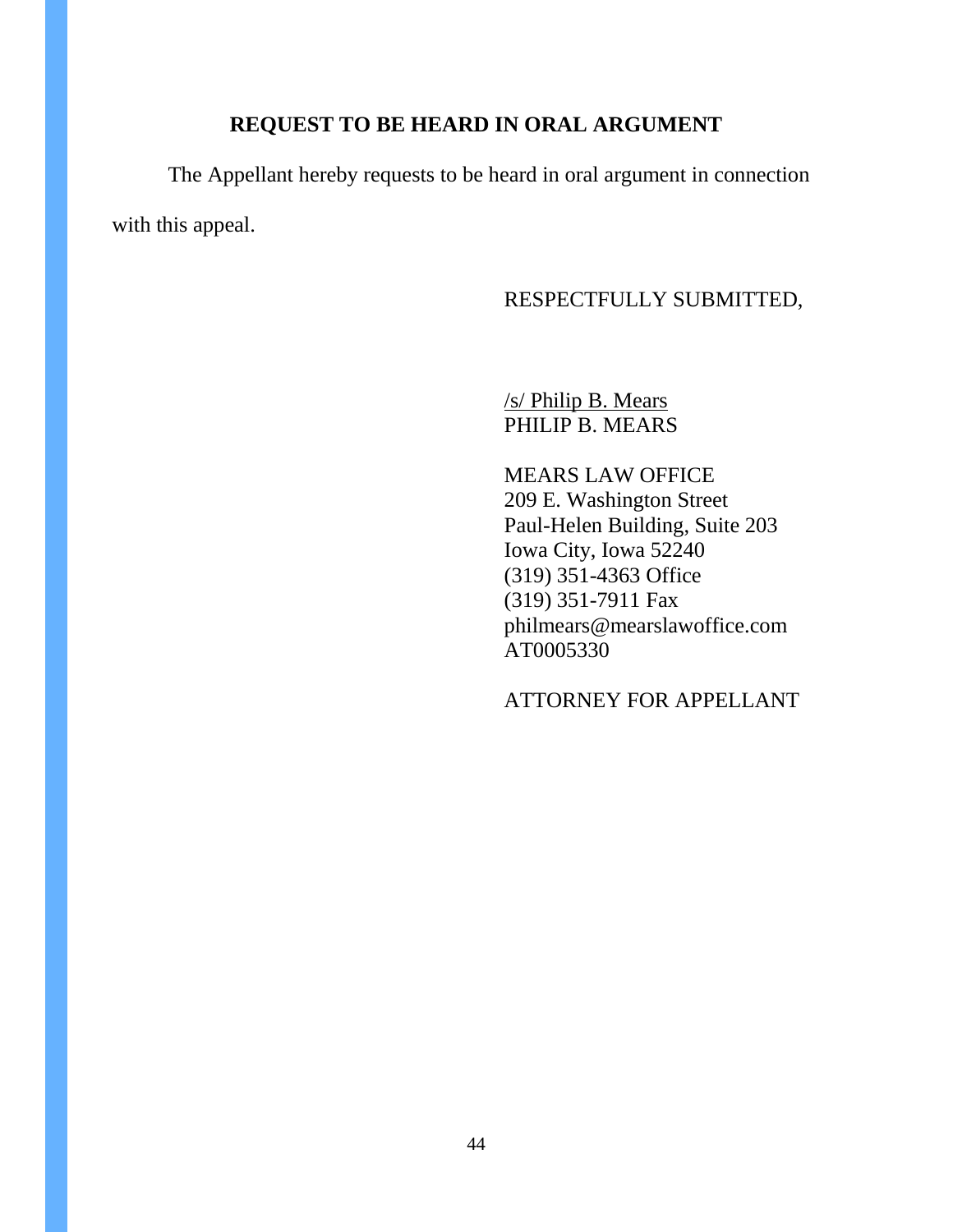## **ATTORNEY'S CERTIFICATE OF COSTS**

I, Philip B. Mears, Attorney for the Appellant, hereby certify that the cost of preparing the foregoing Appellant's Final Brief was \$4.60.

RESPECTFULLY SUBMITTED,

/s/ Philip B. Mears PHILIP B. MEARS

MEARS LAW OFFICE 209 E. Washington Street Paul-Helen Building, Suite 203 Iowa City, Iowa 52240 (319) 351-4363 Office (319) 351-7911 Fax philmears@mearslawoffice.com AT0005330

ATTORNEY FOR APPELLANT